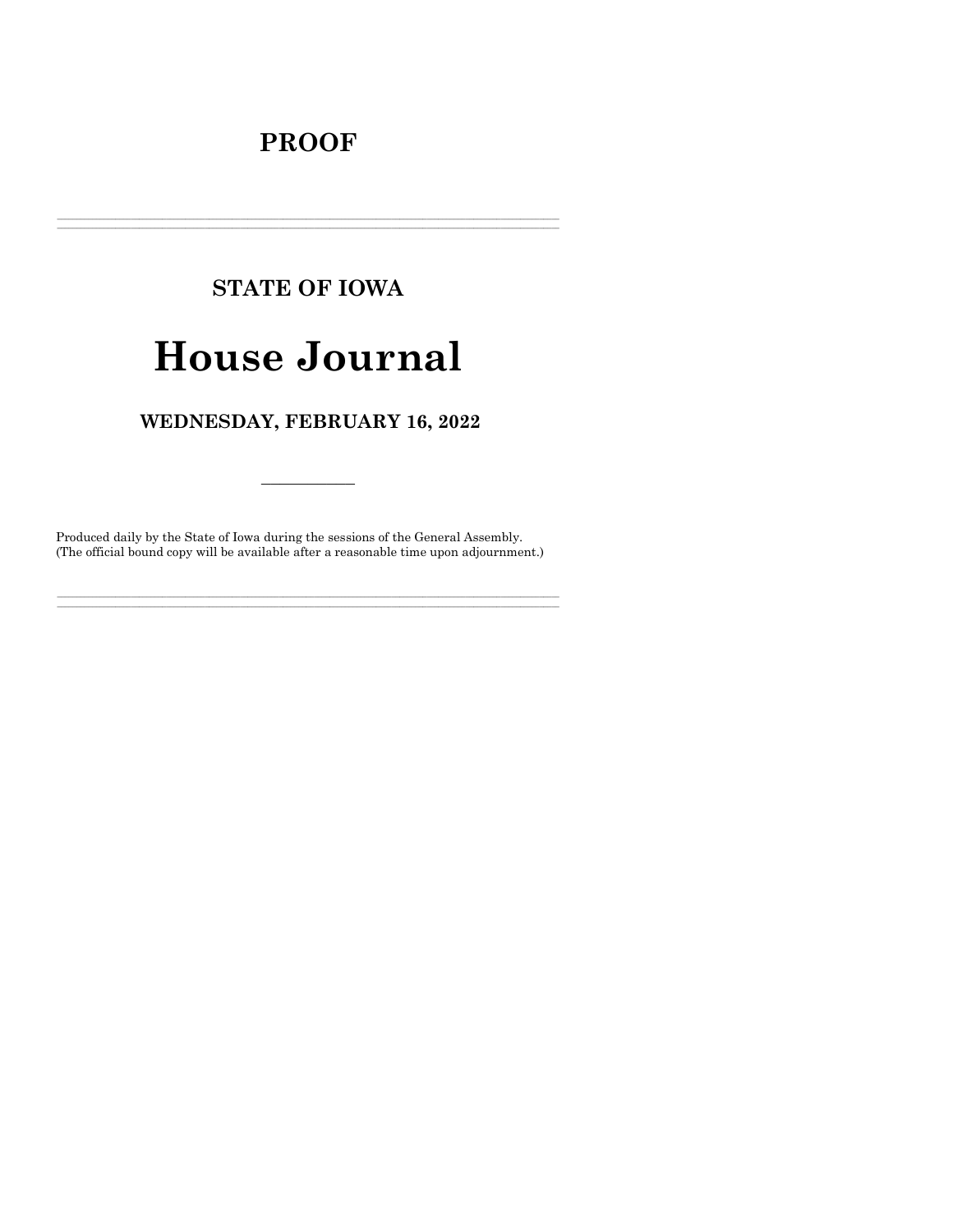# **JOURNAL OF THE HOUSE**

Thirty-eighth Calendar Day - Twenty-fourth Session Day

Hall of the House of Representatives Des Moines, Iowa, Wednesday, February 16, 2022

The House met pursuant to adjournment at 8:30 a.m., Wills of Dickinson in the chair.

Prayer was offered by Shipley of Van Buren.

# PLEDGE OF ALLEGIANCE

The Pledge of Allegiance was led by Grace Gibbons, Page from Ankeny.

The Journal of Tuesday, February 15, 2022, was approved.

#### INTRODUCTION OF BILLS

**[House File 2396,](https://www.legis.iowa.gov/legislation/BillBook?ga=89&ba=HF2396)** by Bennett, a bill for an act establishing the criminal offense of nonconsensual condom removal and providing penalties.

Read first time and referred to committee on **Public Safety.**

**[House File 2397,](https://www.legis.iowa.gov/legislation/BillBook?ga=89&ba=HF2397)** by Mohr, a bill for an act creating a state sales tax rebate to the owner or operator of a newly constructed baseball and softball park project.

Read first time and referred to committee on **Ways and Means.**

**[House File 2398,](https://www.legis.iowa.gov/legislation/BillBook?ga=89&ba=HF2398)** by committee on Education, a bill for an act relating to renewal requirements for licenses issued by the board of educational examiners to practitioners with master's or doctoral degrees.

Read first time and placed on the **calendar.**

**[House File 2399,](https://www.legis.iowa.gov/legislation/BillBook?ga=89&ba=HF2399)** by committee on Commerce, a bill for an act relating to reimbursement for health care services provided after receipt of a prior authorization, and including applicability provisions.

Read first time and placed on the **calendar.**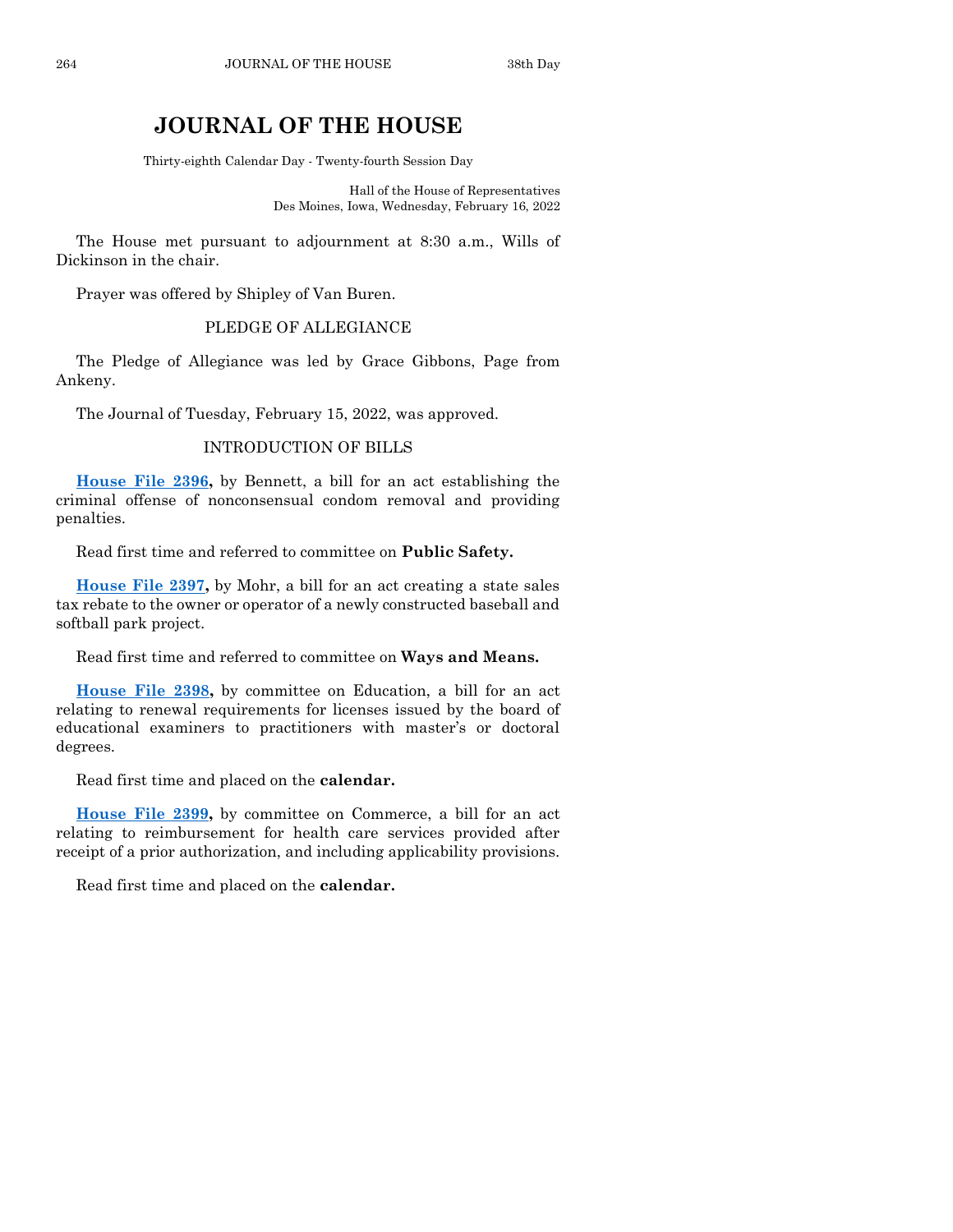**[House File 2400,](https://www.legis.iowa.gov/legislation/BillBook?ga=89&ba=HF2400)** by committee on Natural Resources, a bill for an act relating to the hunting of untamed game livestock on hunting preserves and making penalties applicable.

Read first time and placed on the **calendar.**

**[House File 2401,](https://www.legis.iowa.gov/legislation/BillBook?ga=89&ba=HF2401)** by committee on Commerce, a bill for an act relating to the disclosure of specified information in connection with designated online marketplace transactions and including effective date provisions.

Read first time and placed on the **calendar.**

**[House File 2402,](https://www.legis.iowa.gov/legislation/BillBook?ga=89&ba=HF2402)** by Thorup, a bill for an act relating to funding for full-time park employee residences at state parks and other facilities operated by the department of natural resources.

Read first time and referred to committee on **Natural Resources.**

**[House File 2403,](https://www.legis.iowa.gov/legislation/BillBook?ga=89&ba=HF2403)** by Cahill, a bill for an act appropriating a portion of certain tax receipts concerning internet fantasy sports contests and sports wagering to the county endowment fund.

Read first time and referred to committee on **State Government.**

**[House File 2404,](https://www.legis.iowa.gov/legislation/BillBook?ga=89&ba=HF2404)** by Prichard, a bill for an act relating to collective bargaining, health insurance for a surviving spouse and children of certain employees of the department of corrections, assaults on persons engaged in certain occupations, and certain operational and employment matters involving the department of corrections, and providing penalties.

Read first time and referred to committee on **State Government.**

**[House File 2405,](https://www.legis.iowa.gov/legislation/BillBook?ga=89&ba=HF2405)** by Prichard, a bill for an act relating to certain employees of the department of corrections, including collective bargaining, health insurance for a surviving spouse and children of certain employees of the department, and certain operational and employment matters involving the department.

Read first time and referred to committee on **State Government.**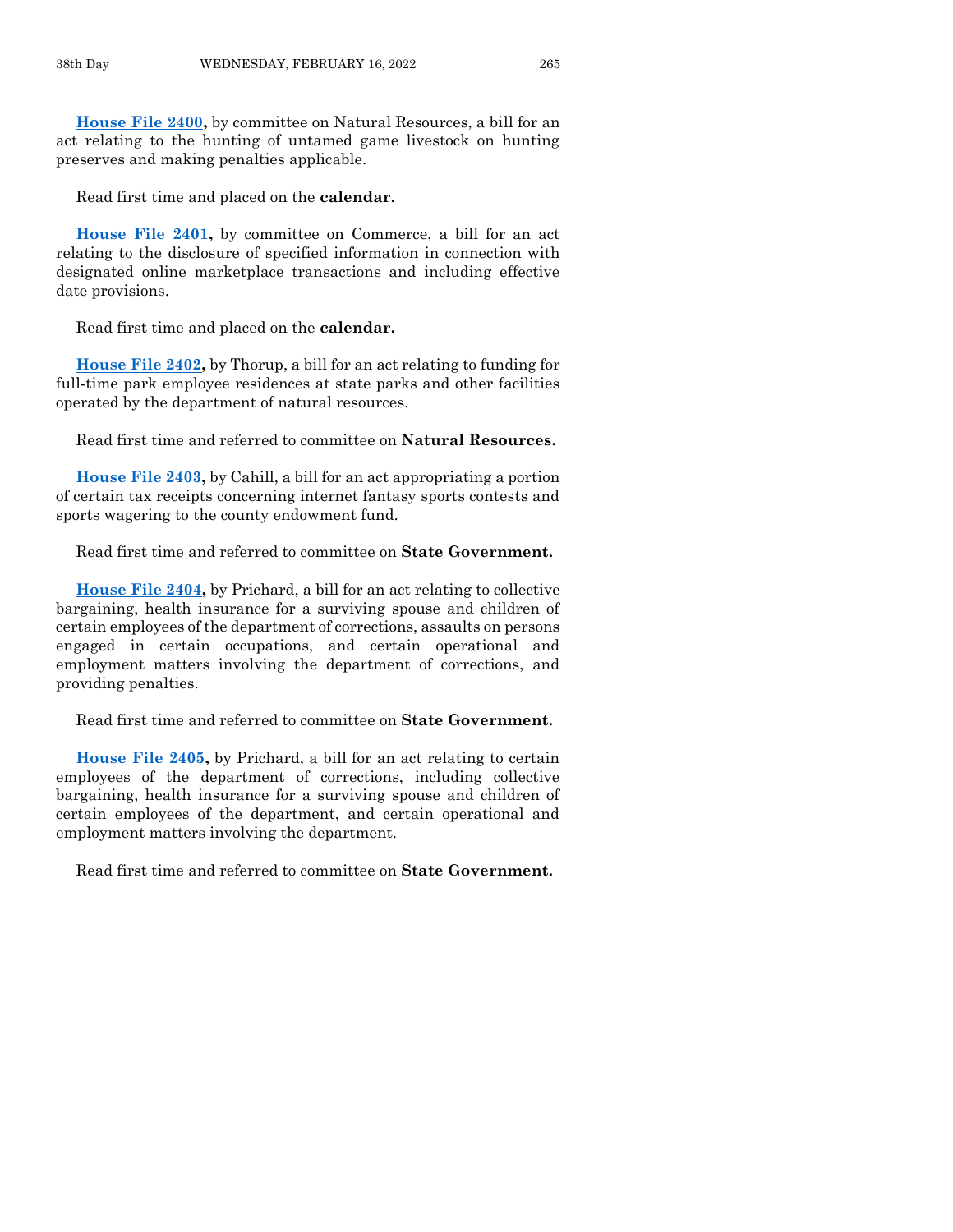**[House File 2406,](https://www.legis.iowa.gov/legislation/BillBook?ga=89&ba=HF2406)** by Dunwell, a bill for an act relating to increased commercial driver's license testing by counties, and including retroactive applicability provisions.

Read first time and referred to committee on **Transportation.**

**[House File 2407,](https://www.legis.iowa.gov/legislation/BillBook?ga=89&ba=HF2407)** by Cahill, a bill for an act relating to housing assistance for homeless veterans concerning expenditures from the veterans trust fund and by authorizing lottery games to provide housing assistance to homeless veterans.

Read first time and referred to committee on **Veterans Affairs.**

**[House File 2408,](https://www.legis.iowa.gov/legislation/BillBook?ga=89&ba=HF2408)** by committee on Commerce, a bill for an act relating to the delivery of restaurant food pursuant to a third-party food delivery service.

Read first time and placed on the **calendar.**

**[House File 2409,](https://www.legis.iowa.gov/legislation/BillBook?ga=89&ba=HF2409)** by committee on Education, a bill for an act relating to education, including the education of students who are not fully English proficient and the standards applicable to the hiring, developing, and evaluation of community college faculty.

Read first time and placed on the **calendar.**

**[House File 2410,](https://www.legis.iowa.gov/legislation/BillBook?ga=89&ba=HF2410)** by committee on Natural Resources, a bill for an act relating to nonresident landowner deer hunting licenses, and making penalties applicable.

Read first time and placed on the **calendar.**

**[House File 2411,](https://www.legis.iowa.gov/legislation/BillBook?ga=89&ba=HF2411)** by committee on Commerce, a bill for an act relating to replacements of permanent prosthetic devices for injured workers.

Read first time and placed on the **calendar.**

**[House File 2412,](https://www.legis.iowa.gov/legislation/BillBook?ga=89&ba=HF2412)** by committee on Education, a bill for an act requiring radon testing and mitigation in public schools, and including applicability provisions.

Read first time and placed on the **calendar.**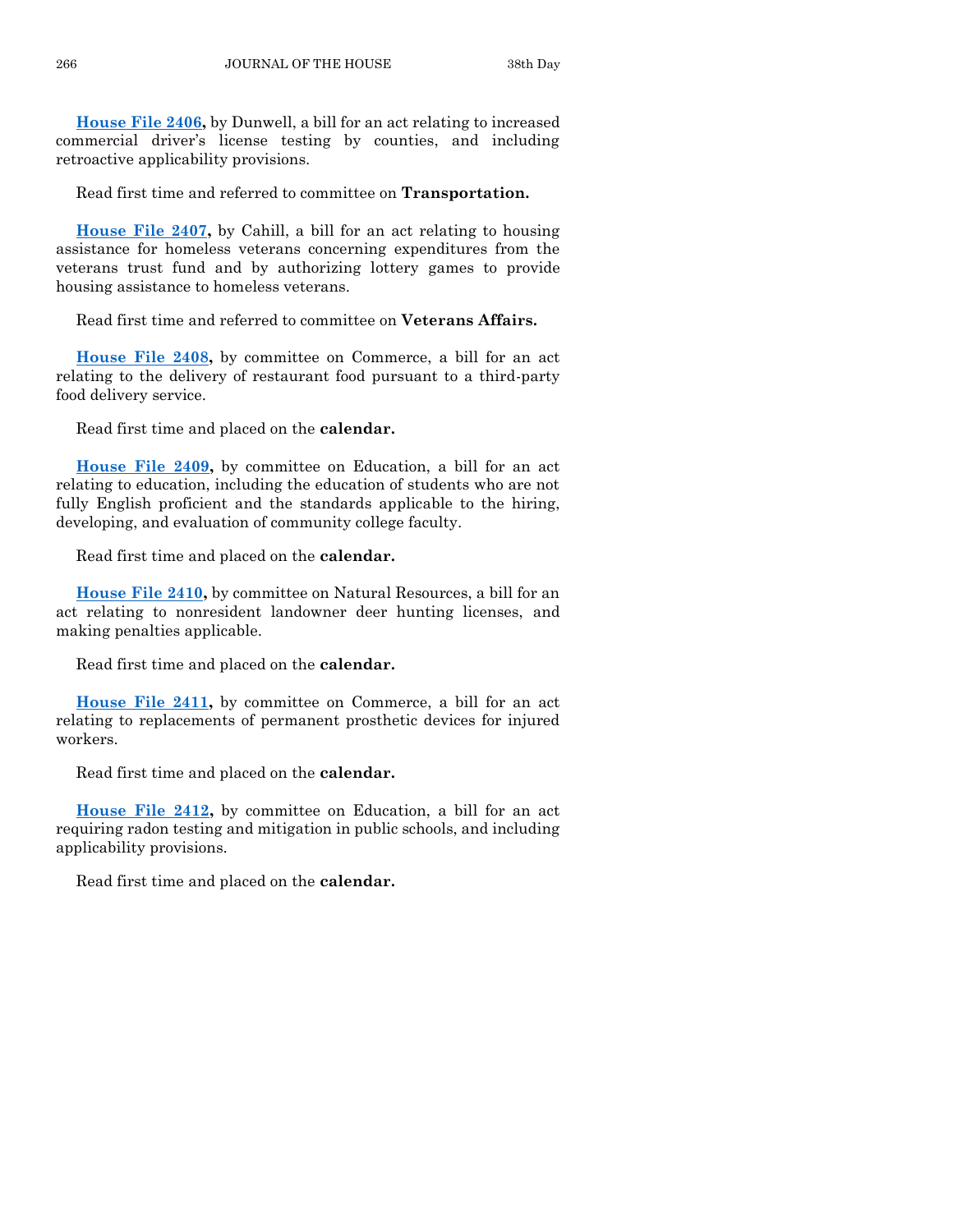**[House File 2413,](https://www.legis.iowa.gov/legislation/BillBook?ga=89&ba=HF2413)** by committee on Natural Resources, a bill for an act relating to the registration requirements for certain vessels, requiring water use permits, making appropriations, and including effective date provisions.

Read first time and referred to committee on **Ways and Means.**

**[House File 2414,](https://www.legis.iowa.gov/legislation/BillBook?ga=89&ba=HF2414)** by committee on Judiciary, a bill for an act relating to waiver of the placement investigations and reports related to the adoption of a minor by a minor's legal guardian.

Read first time and placed on the **calendar.**

**[House File 2415,](https://www.legis.iowa.gov/legislation/BillBook?ga=89&ba=HF2415)** by committee on Natural Resources, a bill for an act relating to private land available for public use for recreational purposes.

Read first time and placed on the **calendar.**

**[House File 2416,](https://www.legis.iowa.gov/legislation/BillBook?ga=89&ba=HF2416)** by committee on Education, a bill for an act relating to student eligibility requirements in school district and accredited nonpublic school athletics based on sex.

Read first time and placed on the **calendar.**

**[House File 2417,](https://www.legis.iowa.gov/legislation/BillBook?ga=89&ba=HF2417)** by committee on Education, a bill for an act concerning the eligibility of students who transfer or open enroll to participate in varsity interscholastic athletic contests.

Read first time and placed on the **calendar.**

**[House File 2418,](https://www.legis.iowa.gov/legislation/BillBook?ga=89&ba=HF2418)** by committee on Education, a bill for an act relating to social studies instruction in public schools and including applicability provisions.

Read first time and placed on the **calendar.**

**[House File 2419,](https://www.legis.iowa.gov/legislation/BillBook?ga=89&ba=HF2419)** by committee on Judiciary, a bill for an act relating to the expungement of domestic abuse and sexual abuse dismissals.

Read first time and placed on the **calendar.**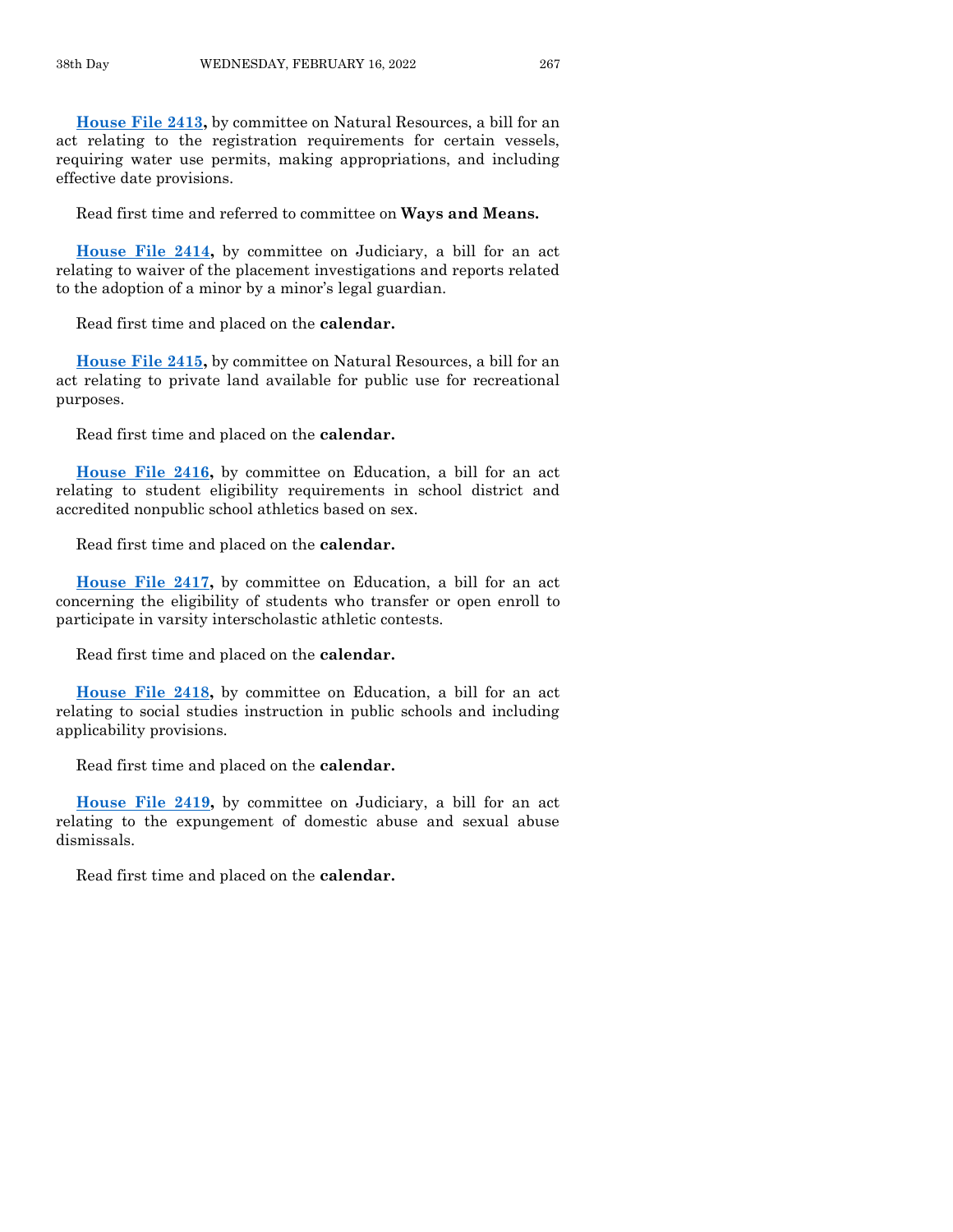**[House File 2420,](https://www.legis.iowa.gov/legislation/BillBook?ga=89&ba=HF2420)** by committee on Human Resources, a bill for an act relating to the newborn safe haven Act.

Read first time and placed on the **calendar.**

**[House File 2421,](https://www.legis.iowa.gov/legislation/BillBook?ga=89&ba=HF2421)** by committee on Education, a bill for an act relating to education, including requirements related to teacher intern license programs and licenses and authorizations issued by the board of educational examiners.

Read first time and placed on the **calendar.**

**[House File 2422,](https://www.legis.iowa.gov/legislation/BillBook?ga=89&ba=HF2422)** by Wheeler, a bill for an act relating to a marriage income disregard in determining family investment program eligibility and grant amounts.

Read first time and referred to committee on **Human Resources.**

**[House File 2423,](https://www.legis.iowa.gov/legislation/BillBook?ga=89&ba=HF2423)** by Wheeler, a bill for an act relating to the nullification of federal executive orders and federal court decisions.

Read first time and referred to committee on **State Government.**

**[House File 2424,](https://www.legis.iowa.gov/legislation/BillBook?ga=89&ba=HF2424)** by Wheeler, a bill for an act regarding driving privileges of persons issued a special minor's driver's license who are employed, and making penalties applicable.

Read first time and referred to committee on **Transportation.**

**[House File 2425,](https://www.legis.iowa.gov/legislation/BillBook?ga=89&ba=HF2425)** by Wheeler, a bill for an act creating a private instruction organization tax credit available against the individual and corporate income taxes, and including effective date and retroactive applicability provisions.

Read first time and referred to committee on **Ways and Means.**

On motion by Sexton of Calhoun, the House was recessed at 8:51 a.m., until 2:00 p.m.

# AFTERNOON SESSION

The House reconvened at 2:15 p.m., Speaker Grassley in the chair.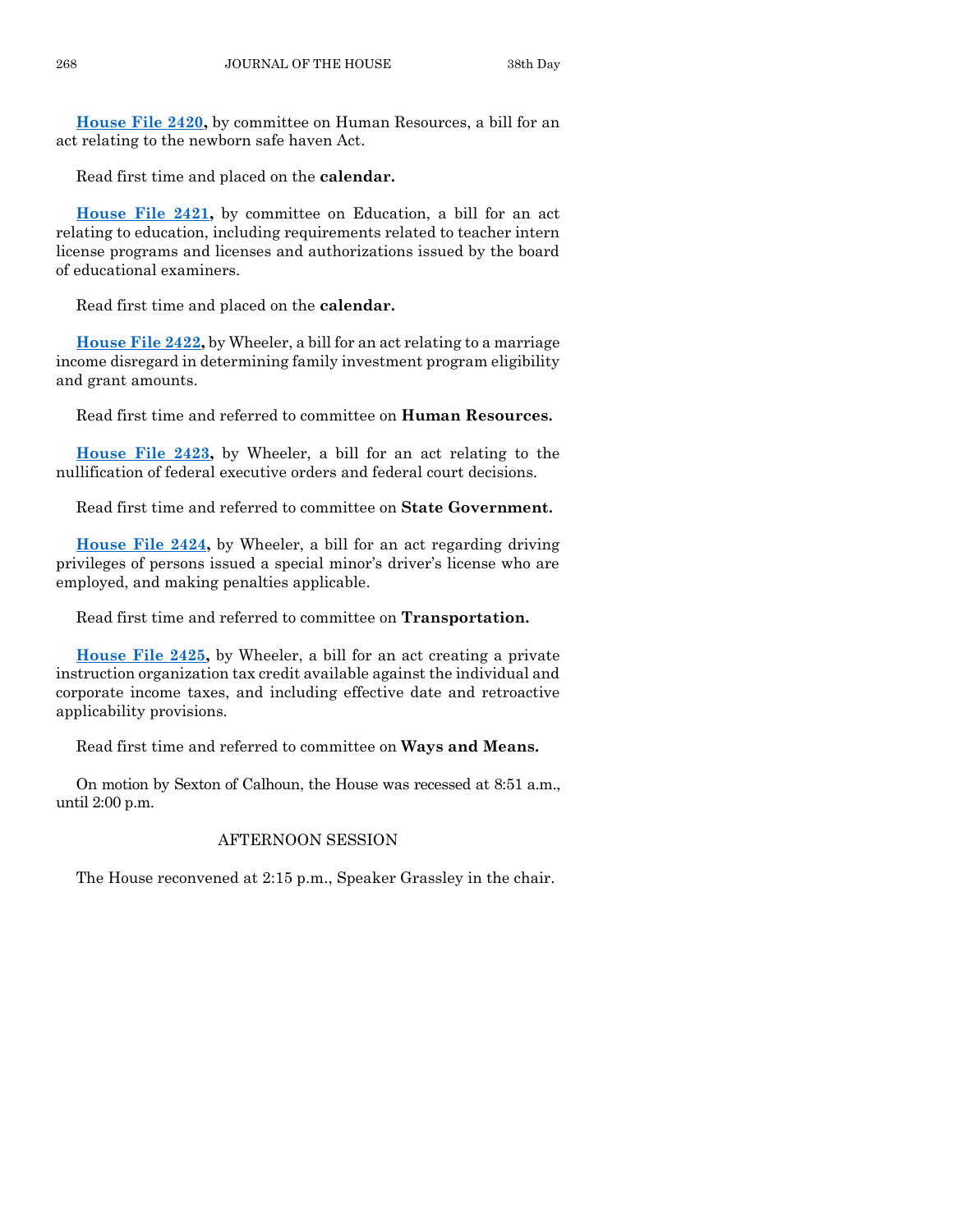# INTRODUCTION OF BILLS

**[House File 2426,](https://www.legis.iowa.gov/legislation/BillBook?ga=89&ba=HF2426)** by Gerhold, Bradley, and Dunwell, a bill for an act relating to the electronic delivery of absentee ballots for persons with certain physical disabilities.

Read first time and referred to committee on **State Government.**

**[House File 2427,](https://www.legis.iowa.gov/legislation/BillBook?ga=89&ba=HF2427)** by committee on Veterans Affairs, a bill for an act relating to certifications on applications for veteran special registration plates.

Read first time and placed on the **calendar.**

**[House File 2428,](https://www.legis.iowa.gov/legislation/BillBook?ga=89&ba=HF2428)** by committee on Local Government, a bill for an act relating to compensation for county hospital trustees.

Read first time and placed on the **calendar.**

**[House File 2429,](https://www.legis.iowa.gov/legislation/BillBook?ga=89&ba=HF2429)** by committee on Local Government, a bill for an act providing for the conduct of licensed veterinarians when involved in certain legal matters involving the alleged mistreatment of animals, including by providing for immunity from administrative, civil, or criminal liability when acting in good faith; providing for administrative, civil, or criminal liability when not acting in good faith; and making penalties applicable.

Read first time and placed on the **calendar.**

**[House File 2430,](https://www.legis.iowa.gov/legislation/BillBook?ga=89&ba=HF2430)** by committee on Local Government, a bill for an act relating to methods of determining compensation for elected county officers.

Read first time and placed on the **calendar.**

**[House File 2431,](https://www.legis.iowa.gov/legislation/BillBook?ga=89&ba=HF2431)** by committee on Local Government, a bill for an act relating to the regulation of home-based businesses by counties and cities.

Read first time and placed on the **calendar.**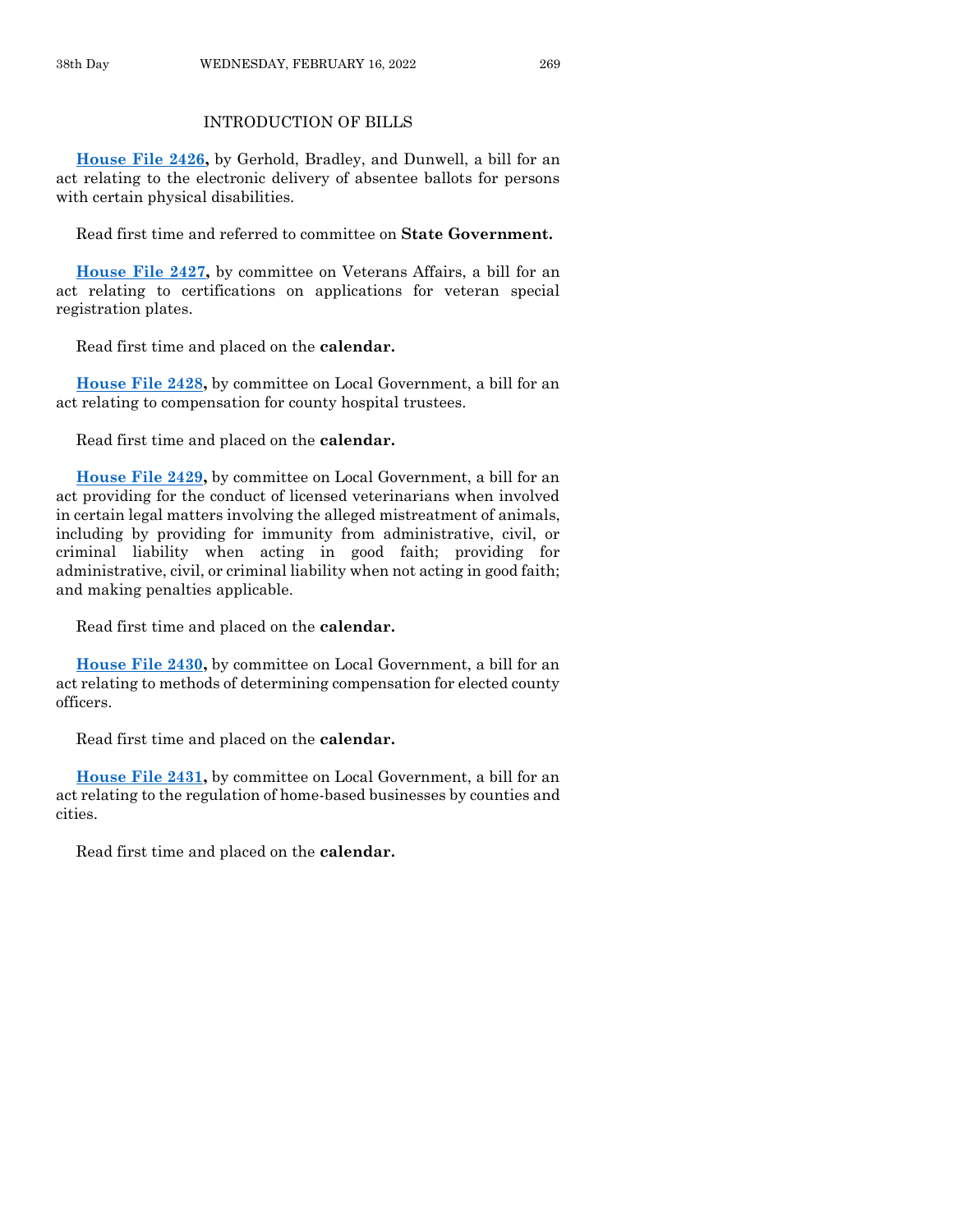# BILL PLACED ON THE UNFINISHED BUSINESS CALENDAR

Windschitl of Harrison asked and received unanimous consent that the following bill be placed on the unfinished business calendar:

[Senate File 183](https://www.legis.iowa.gov/legislation/BillBook?ga=89&ba=SF183)

## CONSIDERATION OF BILL Ways and Means Calendar

**[House File 2317,](https://www.legis.iowa.gov/legislation/BillBook?ga=89&ba=HF2317)** a bill for an act relating to state revenue and finance by modifying the individual income tax, making appropriations, and including effective date and applicability provisions, was taken up for consideration.

Jacoby of Johnson offered amendment H–[8023](https://www.legis.iowa.gov/legislation/BillBook?ga=89&ba=H8023) filed by him.

Hein of Jones rose on a point of order that amendment H–[8023](https://www.legis.iowa.gov/legislation/BillBook?ga=89&ba=H8023) was not germane.

The Speaker ruled the point well taken and amendment  $H-8023$  $H-8023$  not germane.

Jacoby of Johnson asked for unanimous consent to suspend the rules to consider amendment  $H-8023$ .

Objection was raised.

Jacoby of Johnson moved to suspend the rules to consider amendment H–[8023.](https://www.legis.iowa.gov/legislation/BillBook?ga=89&ba=H8023)

Roll call was requested by Jacoby of Johnson and Donahue of Linn.

On the question "Shall the rules be suspended to consider amendment H–[8023?](https://www.legis.iowa.gov/legislation/BillBook?ga=89&ba=H8023)" [\(H.F. 2317\)](https://www.legis.iowa.gov/legislation/BillBook?ga=89&ba=HF2317)

The ayes were, 40:

| Abdul-Samad<br>Brown-Powers | Anderson<br>Cahill | Bennett<br>Cohoon | Bohannan<br>Donahue |
|-----------------------------|--------------------|-------------------|---------------------|
| Ehlert                      | Forbes             | Gaines            | Gierde              |
| Hall                        | Hansen             | Hunter            | Isenhart            |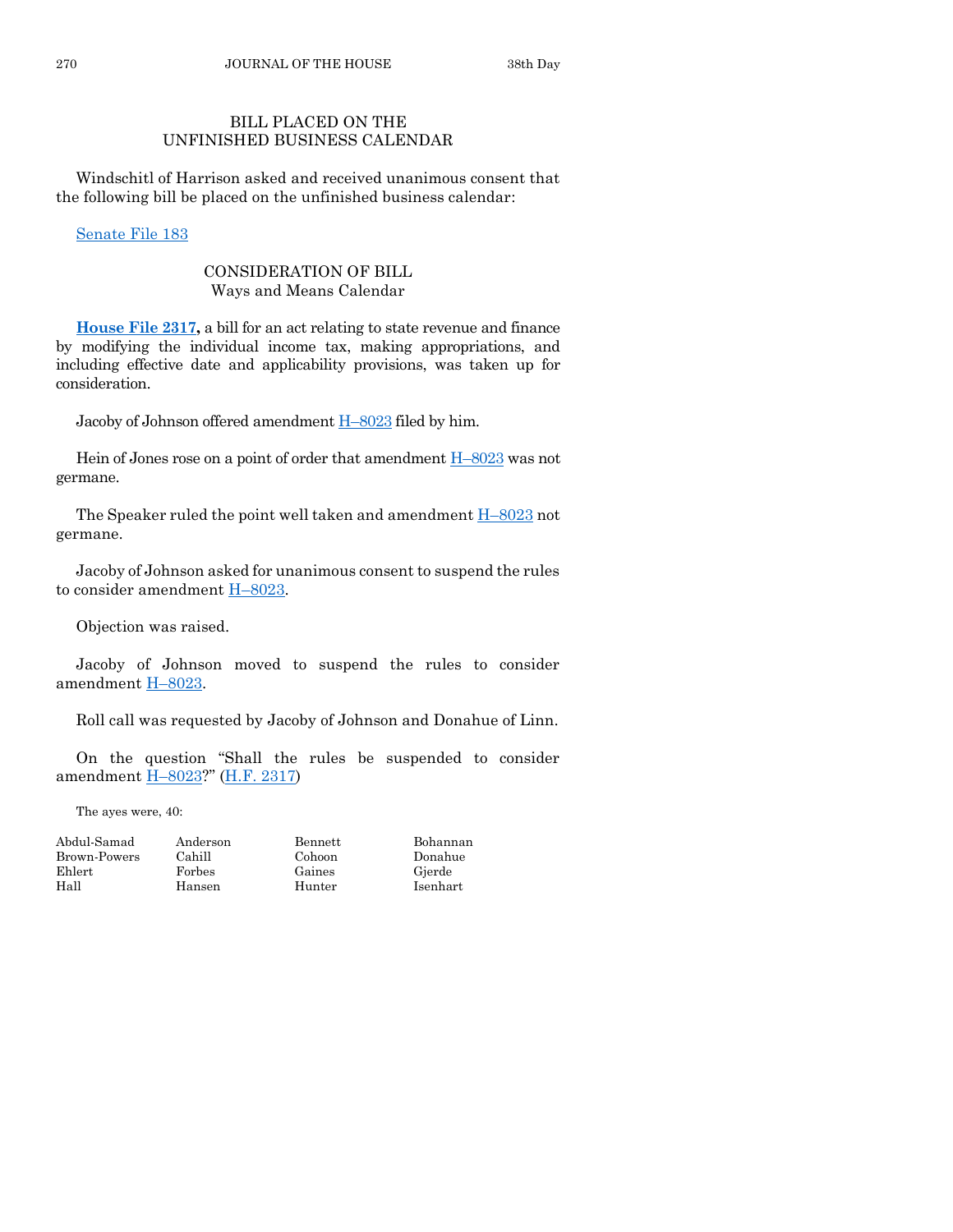| Jacoby             | James                   | Judge    | Konfrst           |
|--------------------|-------------------------|----------|-------------------|
| Kressig            | Kurth                   | Mascher  | McConkey          |
| Meyer, B.          | Nielsen                 | Oldson   | Olson             |
| Prichard           | Running-Marquardt Smith |          | Staed             |
| Steckman           | Sunde                   | Thede    | Wessel-Kroeschell |
| Wilburn            | Williams                | Winckler | Wolfe             |
| The nays were, 58: |                         |          |                   |

#### Andrews Bacon Baxter Bergan Best Bloomingdale Boden Bossman Bousselot Bradley Brink Bush Cisneros Deyoe Dolecheck Dunwell Fisher Fry Gerhold Gobb<br>Graber Gustafson Hein Hite Gustafson Hein Holt Ingels Jacobsen Jeneary Jones Kaufmann Kerr Latham Lohse Lundgren McClintock Meyer, A. Mitchell Mohr Mommsen Moore Nordman Osmundson Paustian Salmon Shipley Sorensen Stone Thompson Thorup Westrich Wheeler Wills Windschitl Worthan Speaker

Absent or not voting, 2:

Klein Maxwell

The motion to suspend the rules lost.

Grassley

Hansen of Woodbury offered amendment  $H-8021$  $H-8021$  filed by him.

Roll call was requested by Hansen of Woodbury and Donahue of Linn.

On the question "Shall amendment H–[8021](https://www.legis.iowa.gov/legislation/BillBook?ga=89&ba=H8021) be adopted?" ([H.F. 2317\)](https://www.legis.iowa.gov/legislation/BillBook?ga=89&ba=HF2317)

The ayes were, 42:

| Abdul-Samad         | Anderson  | Bennett                   | Bohannan |
|---------------------|-----------|---------------------------|----------|
| <b>Brown-Powers</b> | Cahill    | Cohoon                    | Donahue  |
| Ehlert              | Forbes    | Gaines                    | Gjerde   |
| Hall                | Hansen    | Hunter                    | Ingels   |
| Isenhart            | Jacoby    | James                     | Judge    |
| Konfrst             | Kressig   | Kurth                     | Mascher  |
| McConkey            | Meyer, B. | Nielsen                   | Oldson   |
| Olson               | Prichard  | Running-Marquardt Shipley |          |
| Smith               | Staed     | Steckman                  | Sunde    |
|                     |           |                           |          |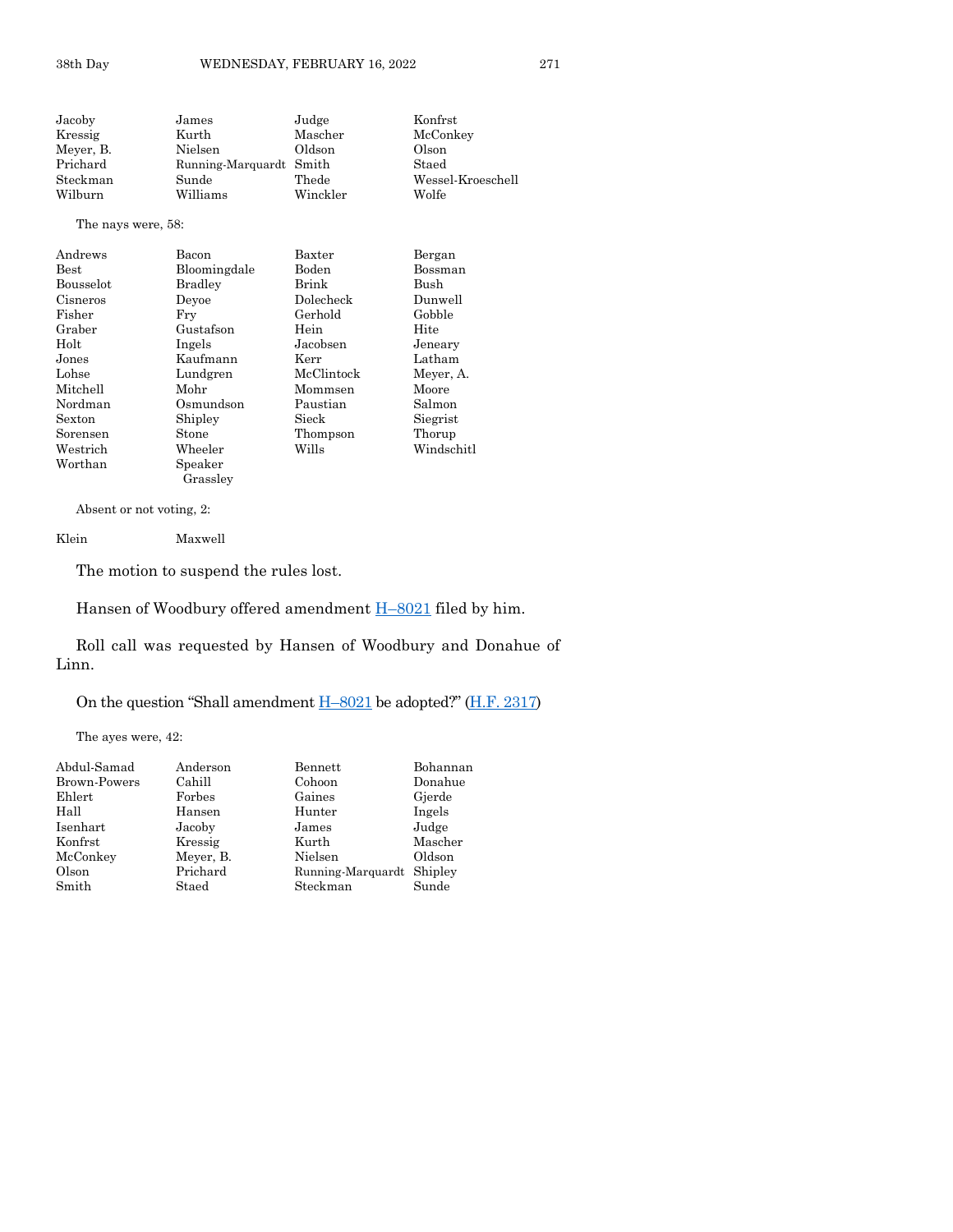| Thede<br>Winckler  | Wessel-Kroeschell<br>Wolfe | Wilburn             | Williams |
|--------------------|----------------------------|---------------------|----------|
| The nays were, 55: |                            |                     |          |
| Andrews            | Bacon                      | Baxter              | Bergan   |
| <b>Best</b>        | Bloomingdale               | Boden               | Bossman  |
| <b>Bousselot</b>   | Bradley                    | Brink               | Bush     |
| Cisneros           | Devoe                      | Dolecheck           | Dunwell  |
| Fisher             | Fry                        | Gerhold             | Gobble   |
| Graber             | Gustafson                  | Hein                | Hite     |
| Holt               | Jacobsen                   | Jeneary             | Jones    |
| Kaufmann           | Kerr                       | Latham              | Lohse    |
| Lundgren           | McClintock                 | Meyer, A.           | Mitchell |
| Mohr               | Mommsen                    | Moore               | Nordman  |
| Osmundson          | Paustian                   | Salmon              | Sexton   |
| Sieck              | Sorensen                   | Stone               | Thompson |
| Thorup             | ${\rm Westernch}$          | Wheeler             | Wills    |
| Windschitl         | Worthan                    | Speaker<br>Grassley |          |

Absent or not voting, 3:

| Klein | Maxwell | Siegrist |
|-------|---------|----------|
|-------|---------|----------|

Amendment H–[8021](https://www.legis.iowa.gov/legislation/BillBook?ga=89&ba=H8021) lost.

Konfrst of Polk offered amendment H–[8025](https://www.legis.iowa.gov/legislation/BillBook?ga=89&ba=H8025) filed by her.

Roll call was requested by Konfrst of Polk and Hall of Woodbury.

On the question "Shall amendment H–[8025](https://www.legis.iowa.gov/legislation/BillBook?ga=89&ba=H8025) be adopted?" ([H.F. 2317\)](https://www.legis.iowa.gov/legislation/BillBook?ga=89&ba=HF2317)

The ayes were, 40:

| Anderson | Bennett  | Bohannan                |
|----------|----------|-------------------------|
| Cahill   | Cohoon   | Donahue                 |
| Forbes   | Gaines   | Gjerde                  |
| Hansen   | Hunter   | Isenhart                |
| James    | Judge    | Konfrst                 |
| Kurth    | Mascher  | McConkey                |
| Nielsen  | Oldson   | Olson                   |
|          |          | Staed                   |
| Sunde    | Thede    | Wessel-Kroeschell       |
| Williams | Winckler | Wolfe                   |
|          |          | Running-Marquardt Smith |

The nays were, 57:

| Andrews | Bacon        | Baxter | Bergan  |
|---------|--------------|--------|---------|
| Best    | Bloomingdale | Boden  | Bossman |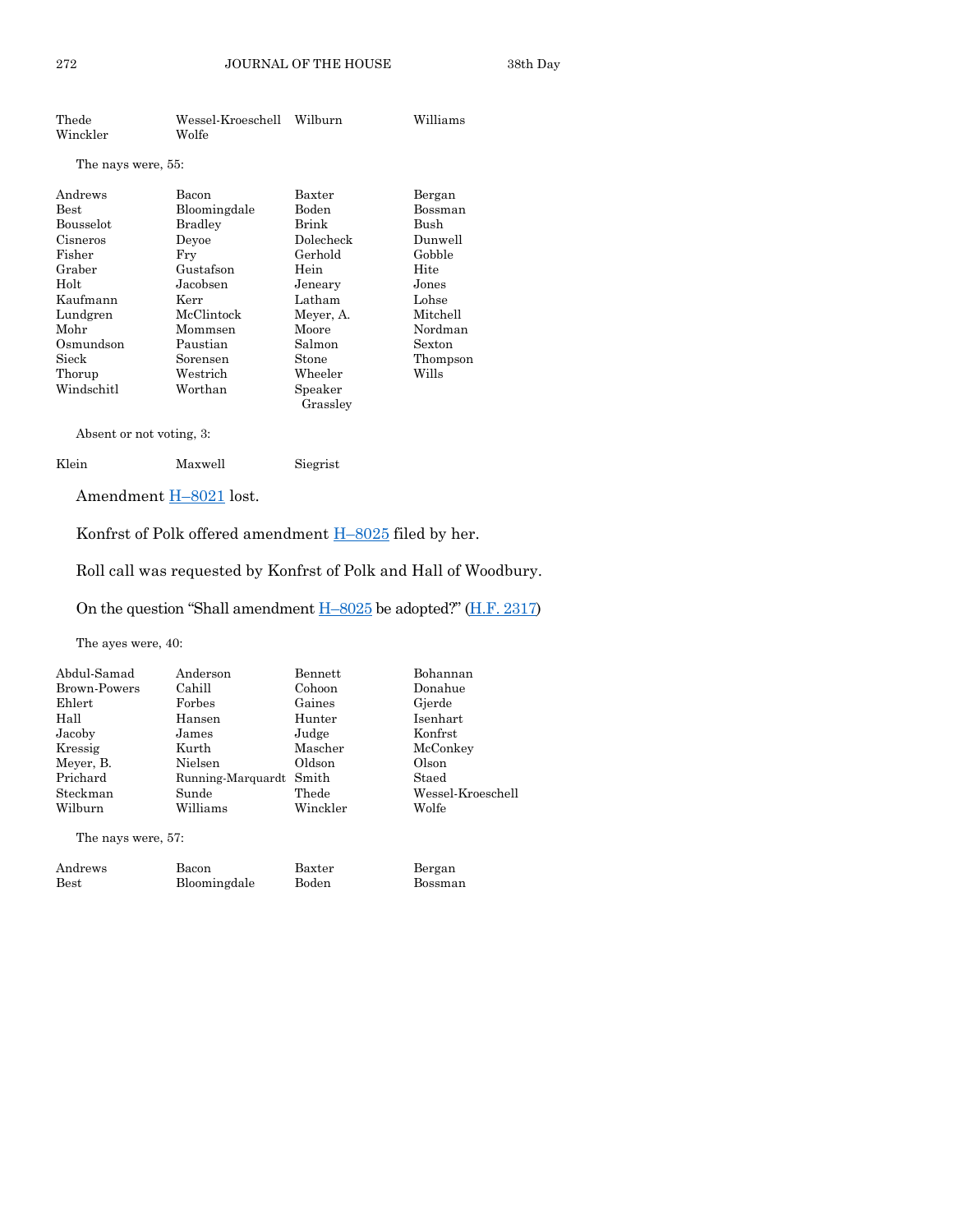| Bousselot      | <b>Bradley</b> | Brink      | Bush      |
|----------------|----------------|------------|-----------|
| Cisneros       | Devoe          | Dolecheck  | Dunwell   |
| Fisher         | Frv            | Gerhold    | Gobble    |
| Graber         | Gustafson      | Hein       | Hite      |
| $_{\rm Holt}$  | Ingels         | Jacobsen   | Jeneary   |
| Jones          | Kaufmann       | Kerr       | Latham    |
| $_{\rm Lohse}$ | Lundgren       | McClintock | Meyer, A. |
| Mitchell       | Mohr           | Mommsen    | Moore     |
| Nordman        | Osmundson      | Paustian   | Salmon    |
| $S$ exton      | Shipley        | Sieck      | Sorensen  |
| $_{\rm Stone}$ | Thompson       | Thorup     | Westrich  |
| Wheeler        | Wills          | Windschitl | Worthan   |
| $S$ peaker     |                |            |           |
| Grassley       |                |            |           |

Absent or not voting, 3:

Klein Maxwell Siegrist

Amendment H-[8025](https://www.legis.iowa.gov/legislation/BillBook?ga=89&ba=H8025) lost.

McConkey of Pottawattamie offered amendment **H**–[8019.](https://www.legis.iowa.gov/legislation/BillBook?ga=89&ba=H8019)

Hein of Jones rose on a point of order that amendment  $H-8019$  $H-8019$  was not germane.

The Speaker ruled the point well taken and amendment  $H-8019$  $H-8019$  not germane.

McConkey of Pottawattamie asked for unanimous consent to suspend the rules to consider amendment  $H$ –[8019.](https://www.legis.iowa.gov/legislation/BillBook?ga=89&ba=H8019)

Objection was raised.

McConkey of Pottawattamie moved to suspend the rules to consider amendment H–[8019.](https://www.legis.iowa.gov/legislation/BillBook?ga=89&ba=H8019)

Roll call was requested by McConkey of Pottawattamie and Steckman of Cerro Gordo.

On the question "Shall the rules be suspended to consider amendment H–[8019?](https://www.legis.iowa.gov/legislation/BillBook?ga=89&ba=H8019)" [\(H.F. 2317\)](https://www.legis.iowa.gov/legislation/BillBook?ga=89&ba=HF2317)

The ayes were, 40:

Abdul-Samad Anderson Bennett Bohannan Brown-Powers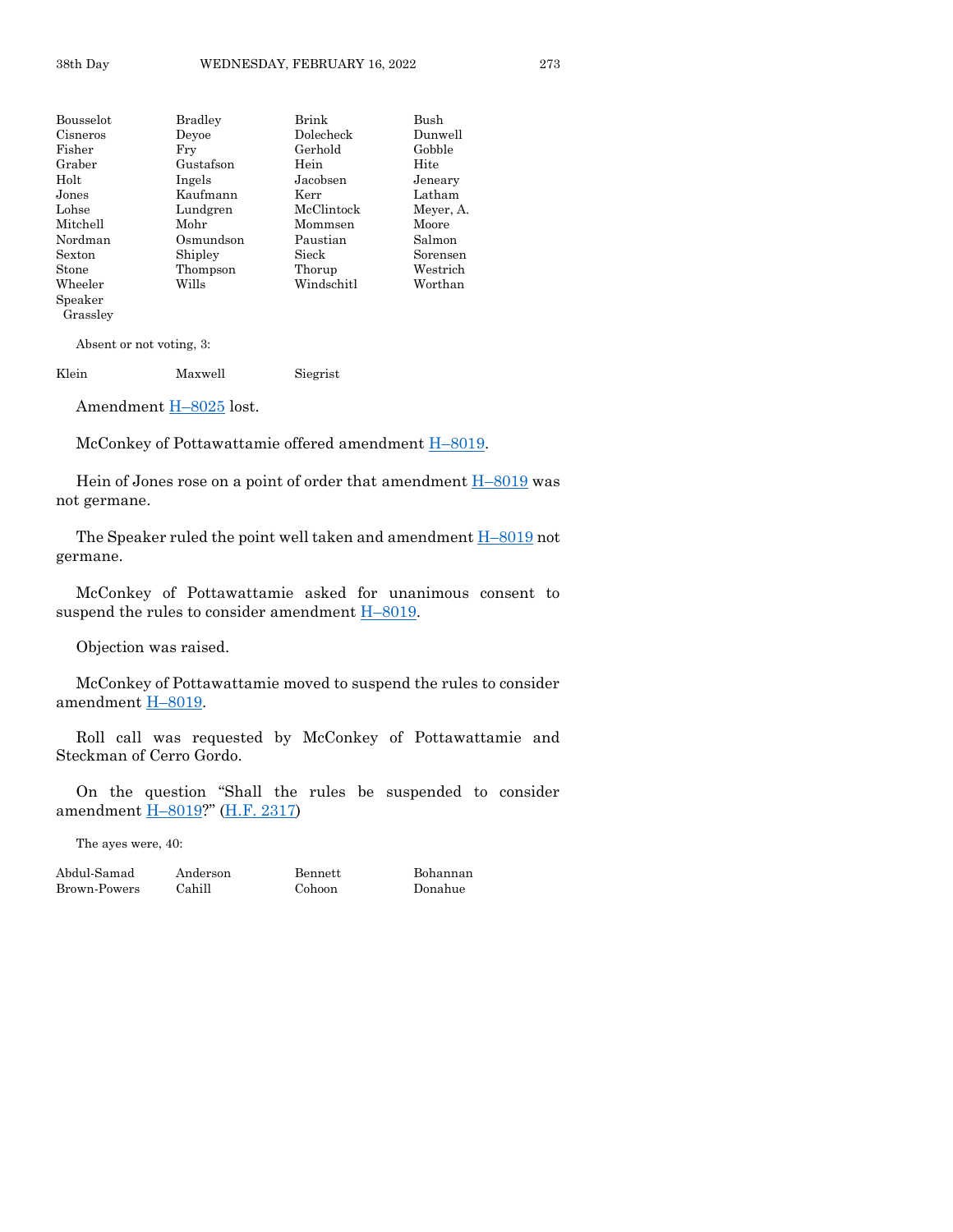| Ehlert    | Forbes                  | Gaines   | Gjerde            |
|-----------|-------------------------|----------|-------------------|
| Hall      | Hansen                  | Hunter   | Isenhart          |
| Jacoby    | James                   | Judge    | Konfrst           |
| Kressig   | Kurth                   | Mascher  | McConkey          |
| Meyer, B. | Nielsen                 | Oldson   | Olson             |
| Prichard  | Running-Marquardt Smith |          | Staed             |
| Steckman  | Sunde                   | Thede    | Wessel-Kroeschell |
| Wilburn   | Williams                | Winckler | Wolfe             |

#### The nays were, 58:

| Andrews     | Bacon        | Baxter     | Bergan     |
|-------------|--------------|------------|------------|
| <b>Best</b> | Bloomingdale | Boden      | Bossman    |
| Bousselot   | Bradley      | Brink      | Bush       |
| Cisneros    | Devoe        | Dolecheck  | Dunwell    |
| Fisher      | Frv          | Gerhold    | Gobble     |
| Graber      | Gustafson    | Hein       | Hite       |
| Holt        | Ingels       | Jacobsen   | Jeneary    |
| Jones       | Kaufmann     | Kerr       | Latham     |
| Lohse       | Lundgren     | McClintock | Meyer, A.  |
| Mitchell    | Mohr         | Mommsen    | Moore      |
| Nordman     | Osmundson    | Paustian   | Salmon     |
| Sexton      | Shipley      | Sieck      | Siegrist   |
| Sorensen    | Stone        | Thompson   | Thorup     |
| Westrich    | Wheeler      | Wills      | Windschitl |
| Worthan     | Speaker      |            |            |
|             | Grasslev     |            |            |

Absent or not voting, 2:

Klein Maxwell

The motion to suspend the rules lost.

James of Dubuque offered amendment  $H-8020$  $H-8020$  filed by her.

Hein of Jones rose on a point of order that amendment  $H-8020$  $H-8020$  was not germane.

The Speaker ruled the point well taken and amendment  $H-8020$  $H-8020$  not germane.

James of Dubuque asked for unanimous consent to suspend the rules to consider amendment H–[8020.](https://www.legis.iowa.gov/legislation/BillBook?ga=89&ba=H8020)

Objection was raised.

James of Dubuque moved to suspend the rules to consider amendment H–[8020.](https://www.legis.iowa.gov/legislation/BillBook?ga=89&ba=H8020)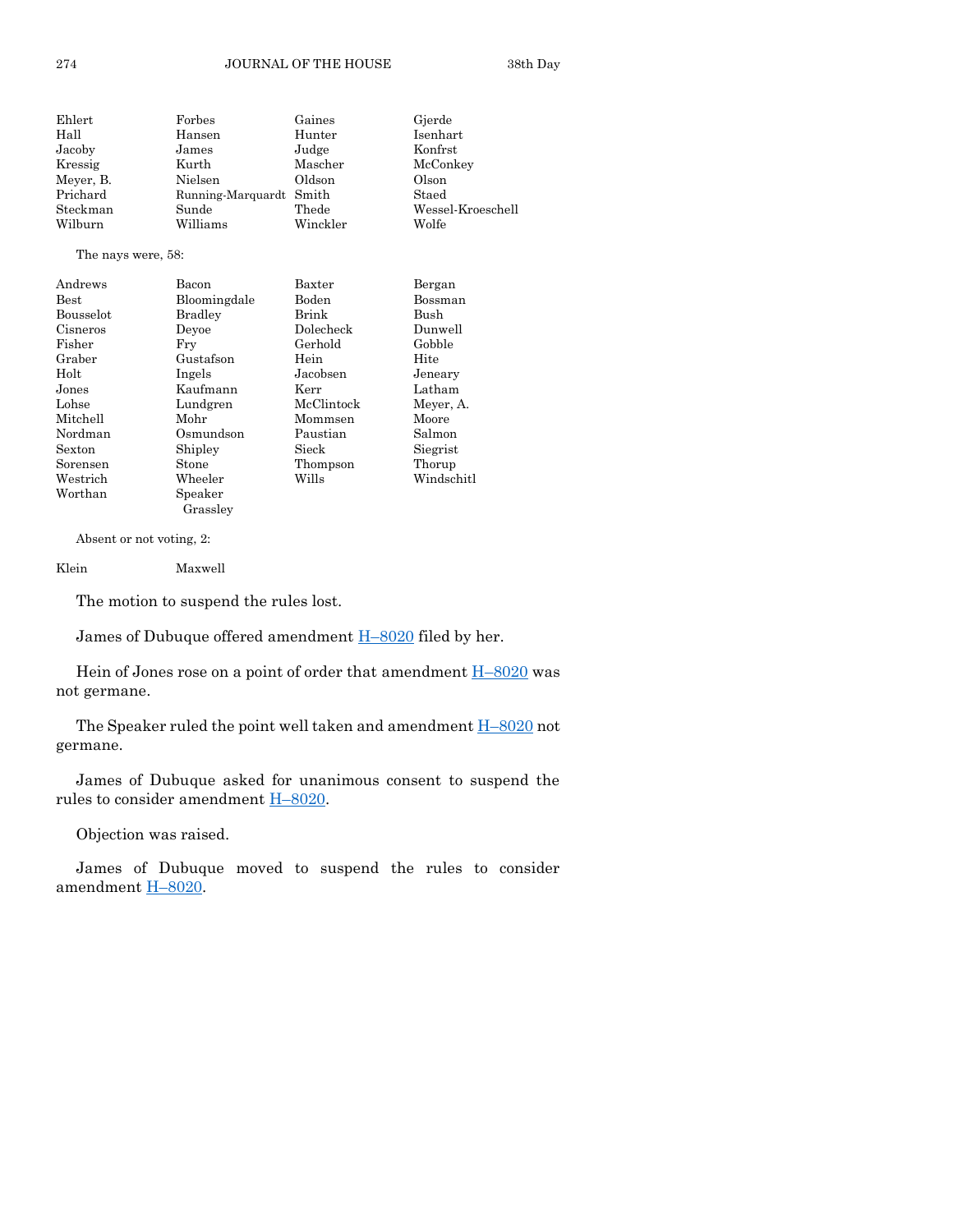# Roll call was requested by James of Dubuque and Donahue of Linn.

On the question "Shall the rules be suspended to consider amendment H–[8020?](https://www.legis.iowa.gov/legislation/BillBook?ga=89&ba=H8020)" [\(H.F. 2317\)](https://www.legis.iowa.gov/legislation/BillBook?ga=89&ba=HF2317)

The ayes were, 40:

| Anderson | Bennett  | Bohannan                |
|----------|----------|-------------------------|
| Cahill   | Cohoon   | Donahue                 |
| Forbes   | Gaines   | Gjerde                  |
| Hansen   | Hunter   | Isenhart                |
| James    | Judge    | Konfrst                 |
| Kurth    | Mascher  | McConkey                |
| Nielsen  | Oldson   | Olson                   |
|          |          | Staed                   |
| Sunde    | Thede    | Wessel-Kroeschell       |
| Williams | Winckler | Wolfe                   |
|          |          | Running-Marquardt Smith |

#### The nays were, 58:

| Andrews          | Bacon          | Baxter     | Bergan     |
|------------------|----------------|------------|------------|
| <b>Best</b>      | Bloomingdale   | Boden      | Bossman    |
| <b>Bousselot</b> | <b>Bradley</b> | Brink      | Bush       |
| Cisneros         | Devoe          | Dolecheck  | Dunwell    |
| Fisher           | Frv            | Gerhold    | Gobble     |
| Graber           | Gustafson      | Hein       | Hite       |
| Holt             | Ingels         | Jacobsen   | Jeneary    |
| Jones            | Kaufmann       | Kerr       | Latham     |
| Lohse            | Lundgren       | McClintock | Meyer, A.  |
| Mitchell         | Mohr           | Mommsen    | Moore      |
| Nordman          | Osmundson      | Paustian   | Salmon     |
| Sexton           | Shipley        | Sieck      | Siegrist   |
| Sorensen         | Stone          | Thompson   | Thorup     |
| Westrich         | Wheeler        | Wills      | Windschitl |
| Worthan          | Speaker        |            |            |
|                  | Grassley       |            |            |

Absent or not voting, 2:

Klein Maxwell

The motion to suspend the rules lost.

Jacoby of Johnson offered amendment  $H-8022$  $H-8022$  filed by him.

Windschitl of Harrison rose on a point of order under Rule 10, decorum in debate.

The Speaker ruled the point well taken.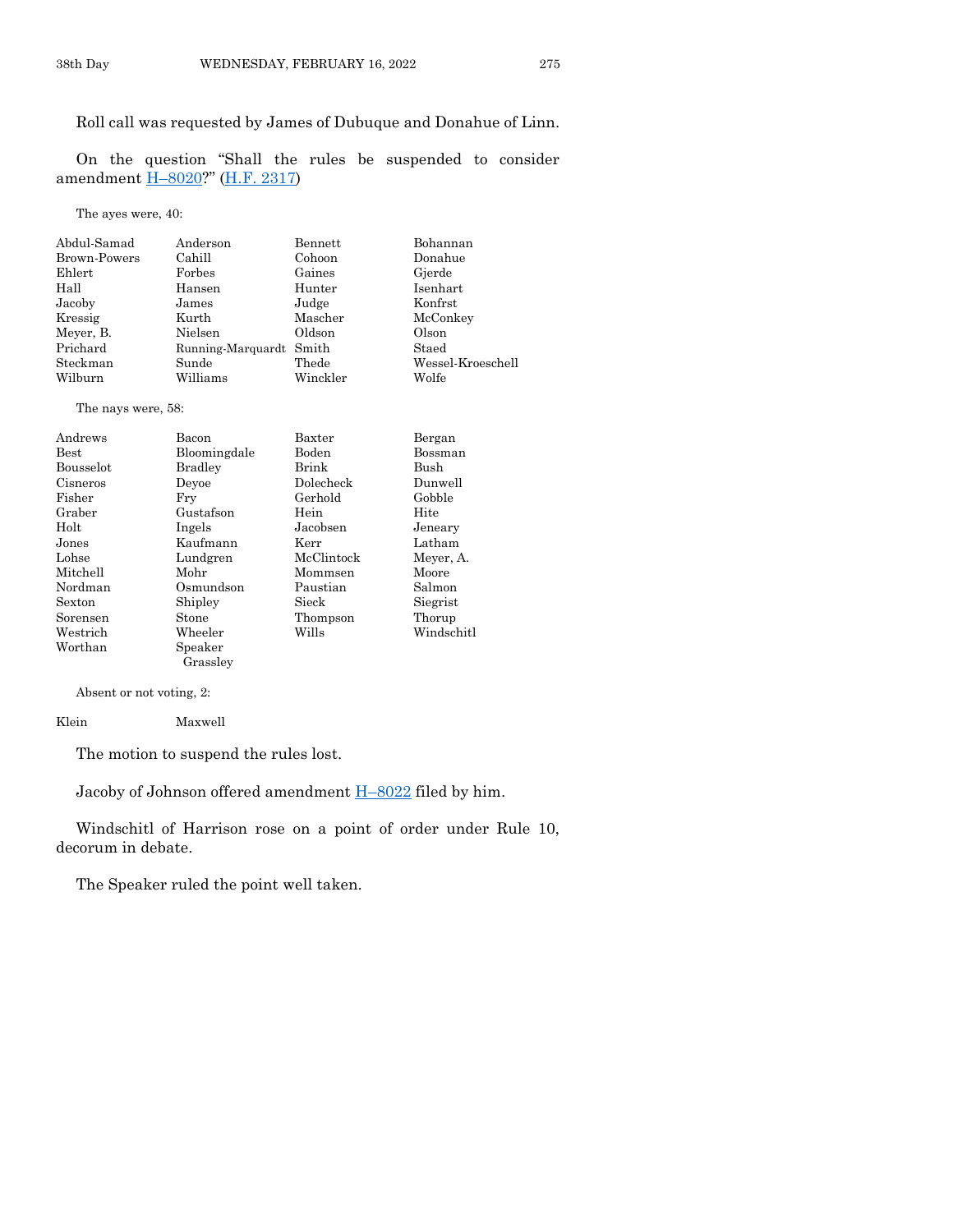Hein of Jones rose on a point of order that amendment  $H-8022$  $H-8022$  was not germane.

The Speaker ruled the point well taken and amendment H–[8022](https://www.legis.iowa.gov/legislation/BillBook?ga=89&ba=H8022) not germane.

Jacoby of Johnson asked for unanimous consent to suspend the rules to consider amendment H–[8022.](https://www.legis.iowa.gov/legislation/BillBook?ga=89&ba=H8022)

Objection was raised.

Jacoby of Johnson moved to suspend the rules to consider amendment H–[8022.](https://www.legis.iowa.gov/legislation/BillBook?ga=89&ba=H8022)

Roll call was requested by Jacoby of Johnson and Abdul-Samad of Polk.

On the question "Shall the rules be suspended to consider amendment H–[8022?](https://www.legis.iowa.gov/legislation/BillBook?ga=89&ba=H8022)" [\(H.F. 2317\)](https://www.legis.iowa.gov/legislation/BillBook?ga=89&ba=HF2317)

The ayes were, 40:

| Abdul-Samad         | Anderson          | Bennett        | Bohannan          |
|---------------------|-------------------|----------------|-------------------|
| <b>Brown-Powers</b> | Cahill            | Cohoon         | Donahue           |
| Ehlert              | Forbes            | Gaines         | Gjerde            |
| Hall                | Hansen            | Hunter         | <b>Isenhart</b>   |
| Jacoby              | James             | Judge          | Konfrst           |
| Kressig             | Kurth             | Mascher        | McConkey          |
| Meyer, B.           | Nielsen           | Oldson         | Olson             |
| Prichard            | Running-Marquardt | Smith          | Staed             |
| Steckman            | Sunde             | Thede          | Wessel-Kroeschell |
| Wilburn             | Williams          | Winckler       | Wolfe             |
| The nays were, 58:  |                   |                |                   |
| Andrews             | Bacon             | Baxter         | Bergan            |
| <b>Best</b>         | Bloomingdale      | Boden          | Bossman           |
| Bousselot           | Bradley           | Brink          | Bush              |
| Cisneros            | Deyoe             | Dolecheck      | Dunwell           |
| Fisher              | Fry               | Gerhold        | Gobble            |
| Graber              | Hein<br>Gustafson |                | Hite              |
| Holt                | Ingels            | Jacobsen       | Jeneary           |
| Jones               | Kaufmann          | Latham<br>Kerr |                   |
| Lohse               | Lundgren          | McClintock     | Meyer, A.         |
| Mitchell            | Mohr              | Mommsen        | Moore             |
| Nordman             | Osmundson         | Paustian       | Salmon            |
| Sexton              | Shipley           | Sieck          | Siegrist          |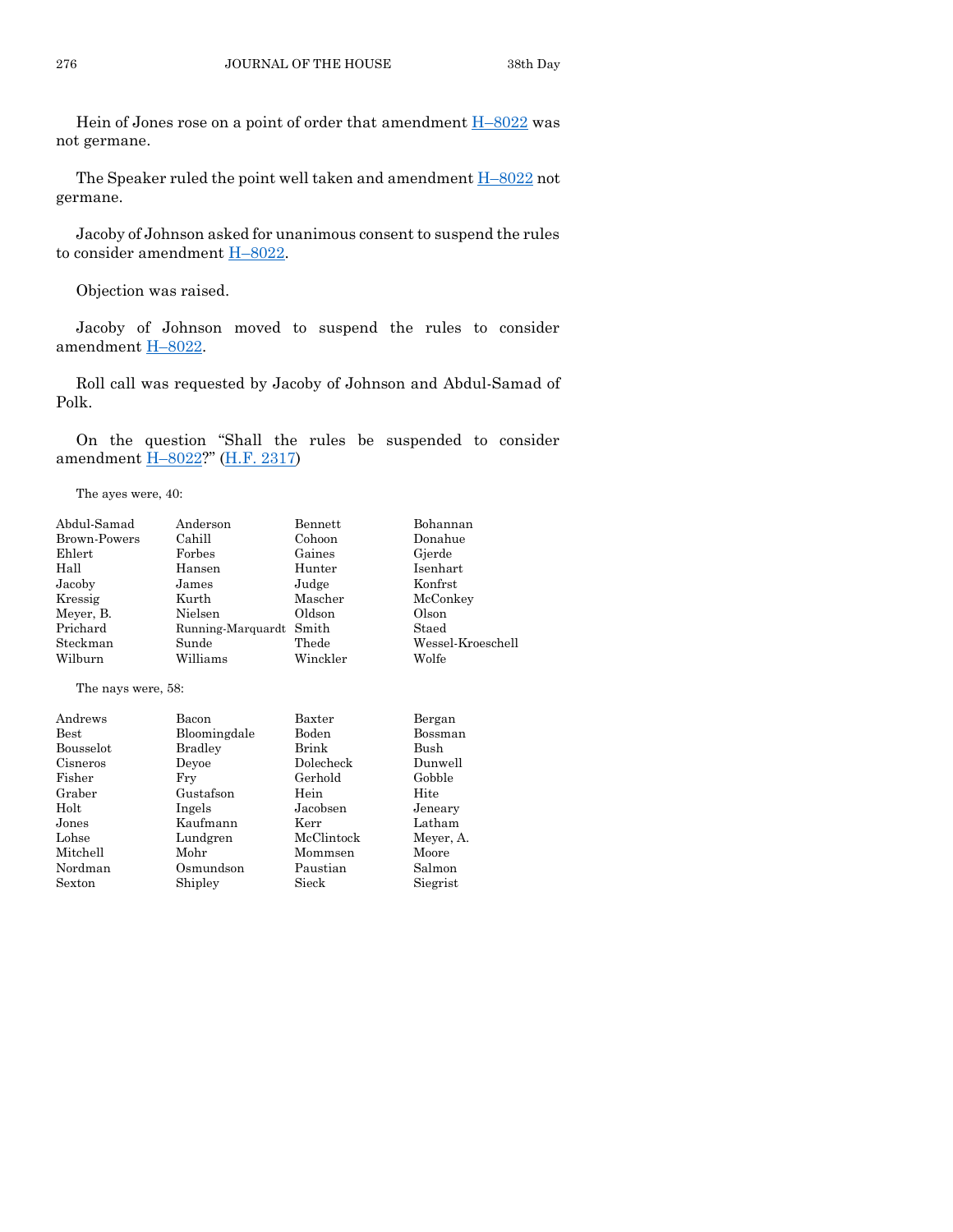| Sorensen | Stone    | Thompson | Thorup     |
|----------|----------|----------|------------|
| Westrich | Wheeler  | Wills    | Windschitl |
| Worthan  | Speaker  |          |            |
|          | Grasslev |          |            |
|          |          |          |            |

Absent or not voting, 2:

The motion to suspend the rules lost.

Staed of Linn asked and received unanimous consent to withdraw amendment  $\underline{H-8024}$  $\underline{H-8024}$  $\underline{H-8024}$  filed by him on February 15, 2022.

Hein of Jones moved that the bill be read a last time now and placed upon its passage which motion prevailed and the bill was read a last time.

On the question "Shall the bill pass?" ([H.F. 2317\)](https://www.legis.iowa.gov/legislation/BillBook?ga=89&ba=HF2317)

The ayes were, 61:

| Andrews                        | Bacon          | Baxter     | Bergan   |
|--------------------------------|----------------|------------|----------|
| <b>Best</b>                    | Bloomingdale   | Boden      | Bossman  |
| <b>Bousselot</b>               | <b>Bradley</b> | Brink      | Bush     |
| Cisneros                       | Devoe          | Dolecheck  | Dunwell  |
| Fisher                         | Fry            | Gerhold    | Gobble   |
| Graber                         | Gustafson      | Hansen     | Hein     |
| Hite                           | Holt           | Hunter     | Ingels   |
| Jacobsen                       | Jeneary        | Jones      | Judge    |
| Kaufmann                       | Kerr           | Latham     | Lohse    |
| Lundgren                       | McClintock     | Meyer, A.  | Mitchell |
| Mohr                           | Mommsen        | Moore      | Nordman  |
| Osmundson                      | Paustian       | Salmon     | Sexton   |
|                                |                |            |          |
| Shipley                        | Sieck          | Siegrist   | Sorensen |
| Stone                          | Thompson       | Thorup     | Westrich |
| Wheeler<br>Speaker<br>Grassley | Wills          | Windschitl | Worthan  |

The nays were, 37:

| Abdul-Samad  | Anderson  | Bennett                 | Bohannan |
|--------------|-----------|-------------------------|----------|
| Brown-Powers | Cahill    | Cohoon                  | Donahue  |
| Ehlert       | Forbes    | Gaines                  | Gjerde   |
| Hall         | Isenhart  | Jacoby                  | James    |
| Konfrst      | Kressig   | Kurth                   | Mascher  |
| McConkey     | Meyer, B. | Nielsen                 | Oldson   |
| Olson        | Prichard  | Running-Marquardt Smith |          |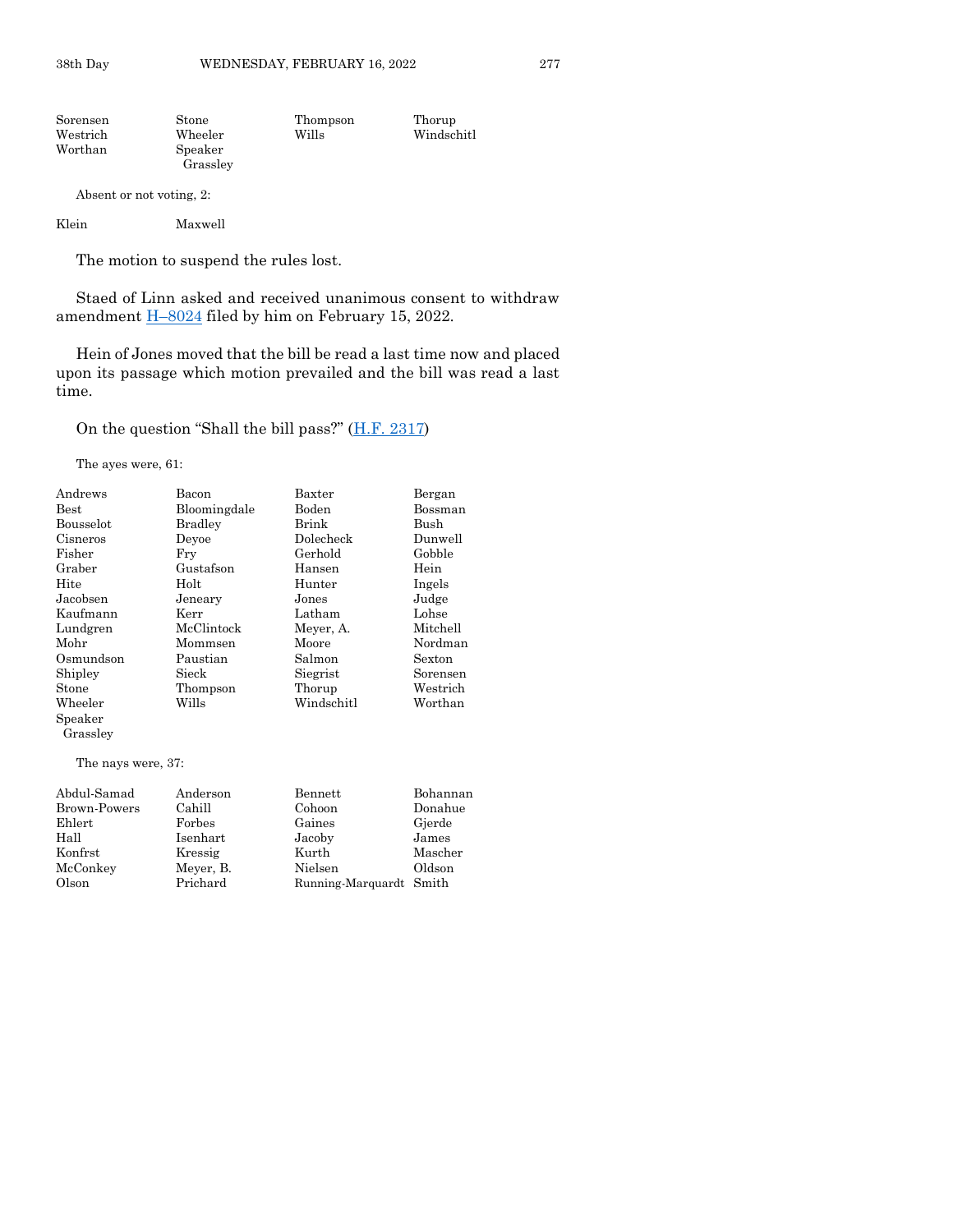278 JOURNAL OF THE HOUSE 38th Day

Staed Steckman Sunde Thede Wessel-Kroeschell Wilburn Williams Winckler Wolfe

Absent or not voting, 2:

Klein Maxwell

The bill having received a constitutional majority was declared to have passed the House and the title was agreed to.

## LEAVE OF ABSENCE

Leave of absence was granted during voting as follows:

Klein of Washington Maxwell of Poweshiek

### IMMEDIATE MESSAGE

Windschitl of Harrison asked and received unanimous consent that **[House File 2317](https://www.legis.iowa.gov/legislation/BillBook?ga=89&ba=HF2317)** be immediately messaged to the Senate.

### INTRODUCTION OF BILLS

**[House File 2432,](https://www.legis.iowa.gov/legislation/BillBook?ga=89&ba=HF2432)** by Isenhart, a bill for an act relating to contributions to the Iowa educational savings plan trust for essential workers from federal American Rescue Plan Act funds.

Read first time and referred to committee on **State Government.**

**[House File 2433,](https://www.legis.iowa.gov/legislation/BillBook?ga=89&ba=HF2433)** by committee on Agriculture, a bill for an act establishing a dairy processing and milk production innovation and revitalization fund and program to be administered by the economic development authority, in consultation with the department of agriculture and land stewardship, and creating a task force to explore the feasibility of establishing an artisanal dairy processing program at a community college or at an institution governed by the state board of regents.

Read first time and referred to committee on **Appropriations.**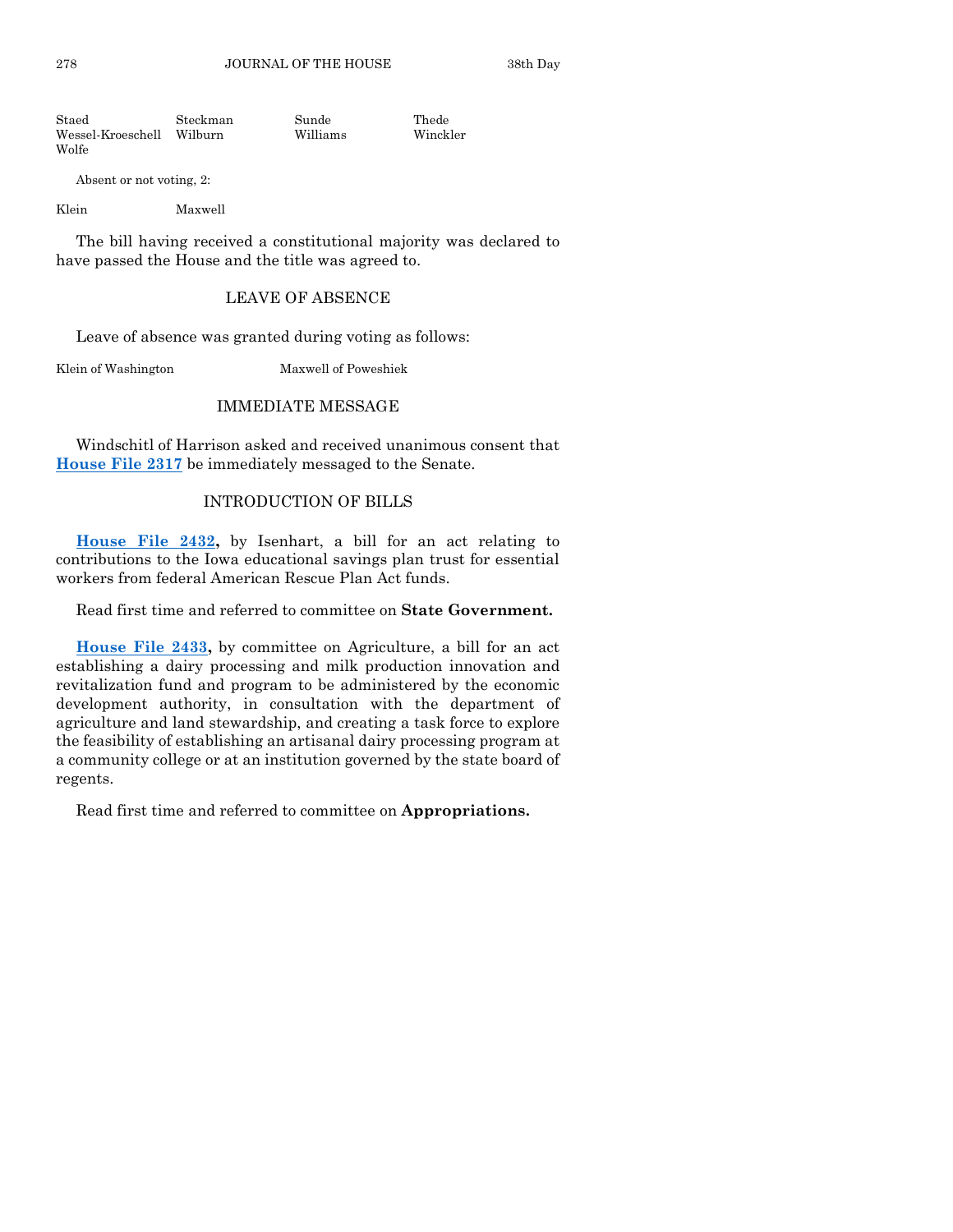**[House File 2434,](https://www.legis.iowa.gov/legislation/BillBook?ga=89&ba=HF2434)** by Gerhold, Bradley, and Dunwell, a bill for an act relating to budget approval processes of political subdivisions and including applicability provisions.

Read first time and referred to committee on **Ways and Means.**

**[House File 2435,](https://www.legis.iowa.gov/legislation/BillBook?ga=89&ba=HF2435)** by committee on Veterans Affairs, a bill for an act reducing annual motor vehicle registration fees and annual registration plate fees for disabled veterans.

Read first time and referred to committee on **Ways and Means.**

**[House File](https://www.legis.iowa.gov/legislation/BillBook?ga=89&ba=HF2436) 2436,** by committee on Public Safety, a bill for an act relating to public safety answering point cost and expense data collected from county joint 911 service boards.

Read first time and placed on the **calendar.**

**[House File 2437,](https://www.legis.iowa.gov/legislation/BillBook?ga=89&ba=HF2437)** by committee on Judiciary, a bill for an act prohibiting the burdening of a person's free exercise of religion by governmental entities, officials, and employees.

Read first time and placed on the **calendar.**

**[House File 2438,](https://www.legis.iowa.gov/legislation/BillBook?ga=89&ba=HF2438)** by committee on Human Resources, a bill for an act relating to public assistance program integrity.

Read first time and placed on the **calendar.**

**[House File 2439,](https://www.legis.iowa.gov/legislation/BillBook?ga=89&ba=HF2439)** by committee on Agriculture, a bill for an act providing for programs and regulations administered and enforced by the department of agriculture and land stewardship, providing fees, providing penalties, and making penalties applicable.

Read first time and referred to committee on **Appropriations.**

**[House File 2440,](https://www.legis.iowa.gov/legislation/BillBook?ga=89&ba=HF2440)** by Isenhart, Donahue, Bohannan, B. Meyer, Staed, Anderson, Winckler, McConkey, Abdul-Samad, and Kurth, a bill for an act relating to the applicability of the beverage containers control program, including the redemption and handling of beverage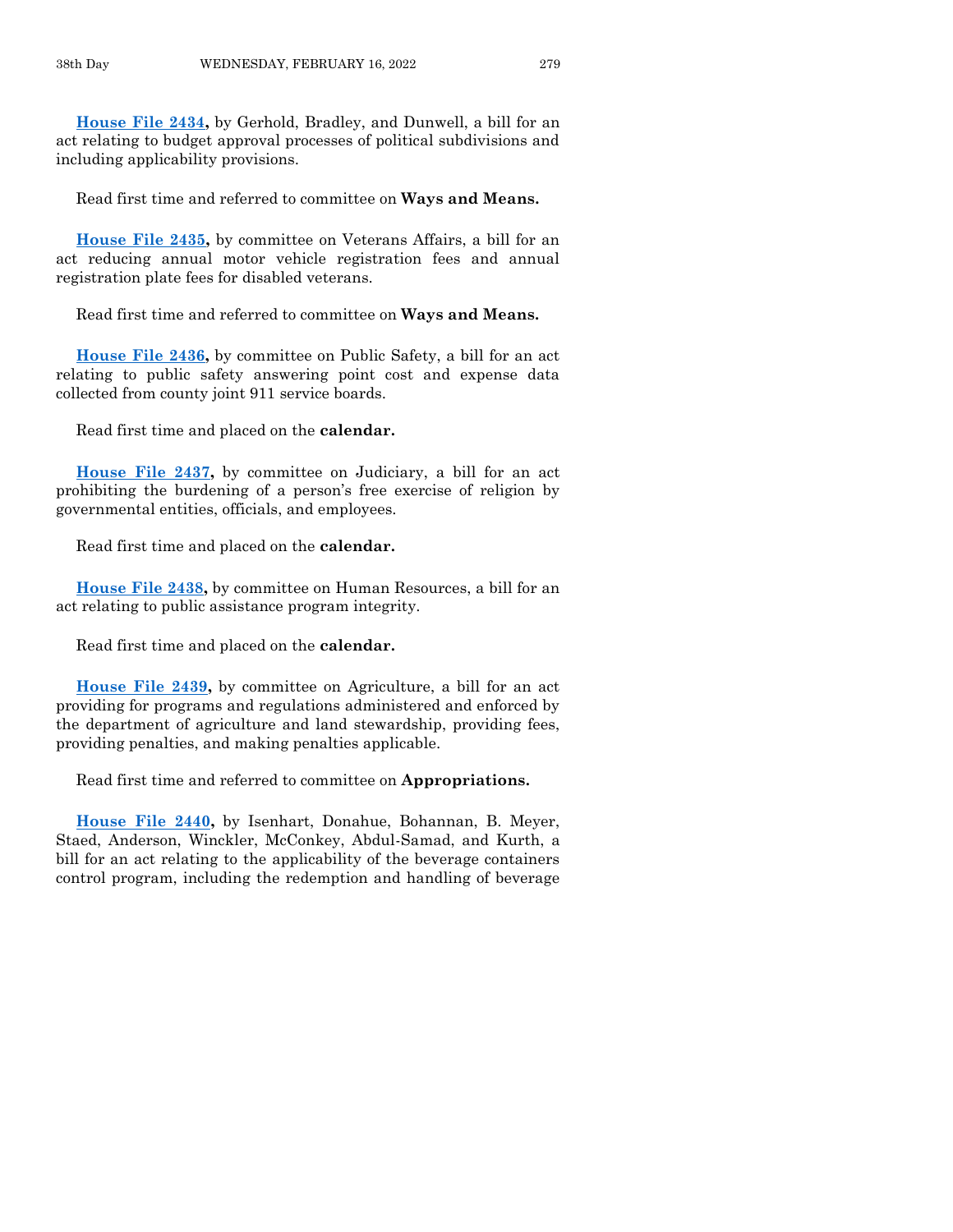containers, providing penalties, making appropriations, and including effective date and transition provisions.

Read first time and referred to committee on **Commerce.**

**[House File 2441,](https://www.legis.iowa.gov/legislation/BillBook?ga=89&ba=HF2441)** by committee on Judiciary, a bill for an act relating to property law, including mobile homes and manufactured housing, rental agreements, landlord and tenant remedies for retaliation, wrongful failure to provide essential services, rent increases, the sale of manufactured home community or mobile home park, the repeal of the manufactured home community and mobile home tax, forcible entry and detainer actions, abandoned mobile homes, and including effective date and applicability provisions.

Read first time and referred to committee on **Ways and Means.**

**[House File 2442,](https://www.legis.iowa.gov/legislation/BillBook?ga=89&ba=HF2442)** by committee on Judiciary, a bill for an act authorizing the reduction of damages payable to an unresponsive property owner in condemnation proceedings and including applicability provisions.

Read first time and placed on the **calendar.**

**[House File 2443,](https://www.legis.iowa.gov/legislation/BillBook?ga=89&ba=HF2443)** by committee on Judiciary, a bill for an act relating to contract enforceability regarding smart contracts and distributed ledger technology.

Read first time and placed on the **calendar.**

**[House File 2444,](https://www.legis.iowa.gov/legislation/BillBook?ga=89&ba=HF2444)** by committee on Human Resources, a bill for an act relating to the definition and provision of palliative care.

Read first time and placed on the **calendar.**

**[House File 2445,](https://www.legis.iowa.gov/legislation/BillBook?ga=89&ba=HF2445)** by committee on Judiciary, a bill for an act relating to the uniform commercial code by providing for controllable electronic records.

Read first time and placed on the **calendar.**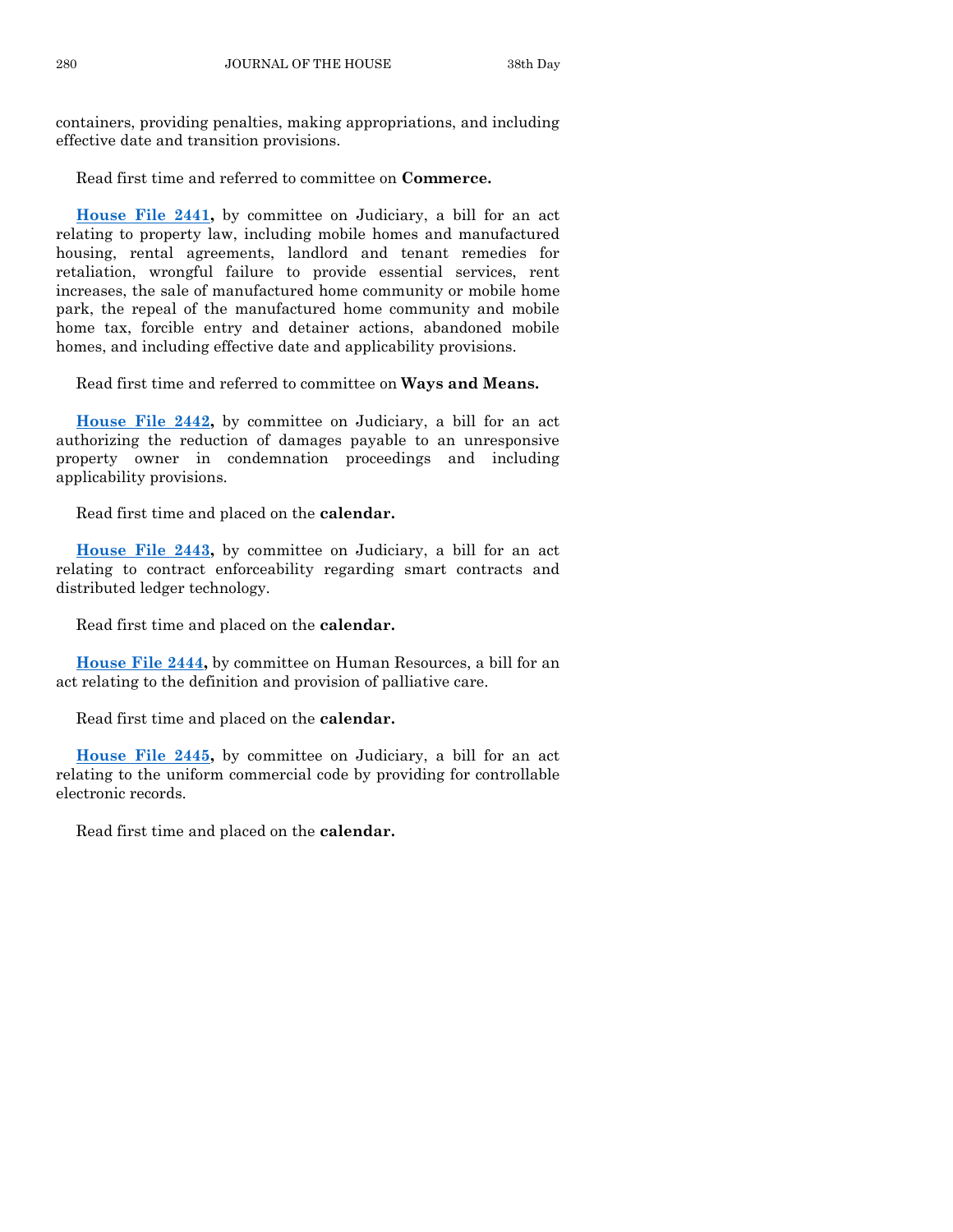**[House File 2446,](https://www.legis.iowa.gov/legislation/BillBook?ga=89&ba=HF2446)** by committee on Public Safety, a bill for an act relating to sexual exploitation of a minor, and making penalties applicable.

Read first time and placed on the **calendar.**

**[House File 2447,](https://www.legis.iowa.gov/legislation/BillBook?ga=89&ba=HF2447)** by committee on Public Safety, a bill for an act relating to an assault of a pregnant person, and providing penalties.

Read first time and placed on the **calendar.**

#### SPONSOR ADDED

House Files 2404 and 2405 – Thorup of Marion

# EXPLANATIONS OF VOTE

On February 10, 2022, I was necessarily absent during voting in the House chamber. Had I been present, I would have voted as follows:

Amendment  $H=8011$ , as amended  $(H.F. 2316)$  - "nay"

Gobble of Polk

On February 16, 2022, I inadvertently voted "aye" on [House File](https://www.legis.iowa.gov/legislation/BillBook?ga=89&ba=HF2317)  [2317](https://www.legis.iowa.gov/legislation/BillBook?ga=89&ba=HF2317), I meant to vote "nay".

Hunter of Polk

# STUDY BILL COMMITTEE ASSIGNMENTS

#### **[H.S.B. 723](https://www.legis.iowa.gov/legislation/BillBook?ga=89&ba=HSB723) Human Resources**

Relating to participation in the Iowa health information network by all hospitals in the state.

#### **[H.S.B. 724](https://www.legis.iowa.gov/legislation/BillBook?ga=89&ba=HSB724) Ways and Means**

Relating to state and local finances and the duties and procedures of the department of revenue by providing for electronic filing, communications, and records, modifying transfer tax remittances, the assessment of property, the collection of debt, and the taxation of pass-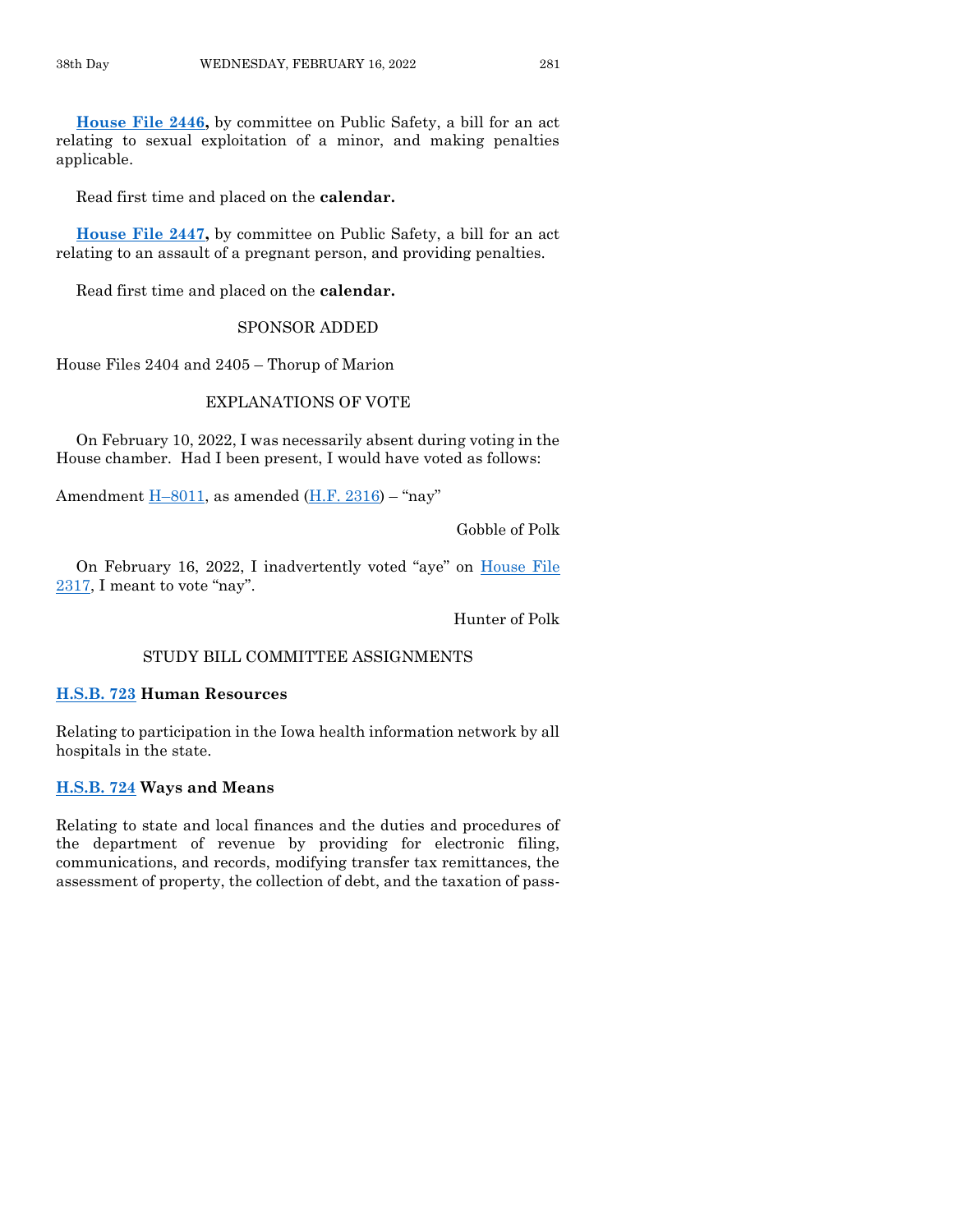through entities, reducing inheritance taxes for unknown heirs, establishing salaries, providing for a fee, making appropriations, and providing penalties, and including effective date, applicability, and retroactive applicability provisions.

### **[H.S.B. 725](https://www.legis.iowa.gov/legislation/BillBook?ga=89&ba=HSB725) Education**

Relating to private instruction, including the issuance of diplomas or credentials to students who complete private instruction and the authority of parents, guardians, and legal custodians to execute documents to verify student information.

# SUBCOMMITTEE ASSIGNMENT

#### **[Senate File 2190](https://www.legis.iowa.gov/legislation/BillBook?ga=89&ba=SF2190)**

Labor: Shipley, Chair; Bush and McConkey.

# STUDY BILL SUBCOMMITTEE ASSIGNMENTS

#### **[House Study Bill 723](https://www.legis.iowa.gov/legislation/BillBook?ga=89&ba=HSB723)**

Human Resources: Fry, Chair; Brown-Powers and A. Meyer.

#### **[House Study Bill 724](https://www.legis.iowa.gov/legislation/BillBook?ga=89&ba=HSB724)**

Ways and Means: Nordman, Chair; Bloomingdale and Winckler.

#### **[House Study Bill 725](https://www.legis.iowa.gov/legislation/BillBook?ga=89&ba=HSB725)**

Education: Stone, Chair; Bossman and Steckman.

### COMMITTEE RECOMMENDATIONS

MR. SPEAKER: The Chief Clerk of the House respectfully reports that the following committee recommendations have been received and are on file in the office of the Chief Clerk:

## MEGHAN NELSON Chief Clerk of the House

#### COMMITTEE ON ECONOMIC GROWTH

**Committee Bill** (Formerly [House Study Bill 675\)](https://www.legis.iowa.gov/legislation/BillBook?ga=89&ba=HSB675), adopting and implementing the recommendations of the artisanal butchery task force.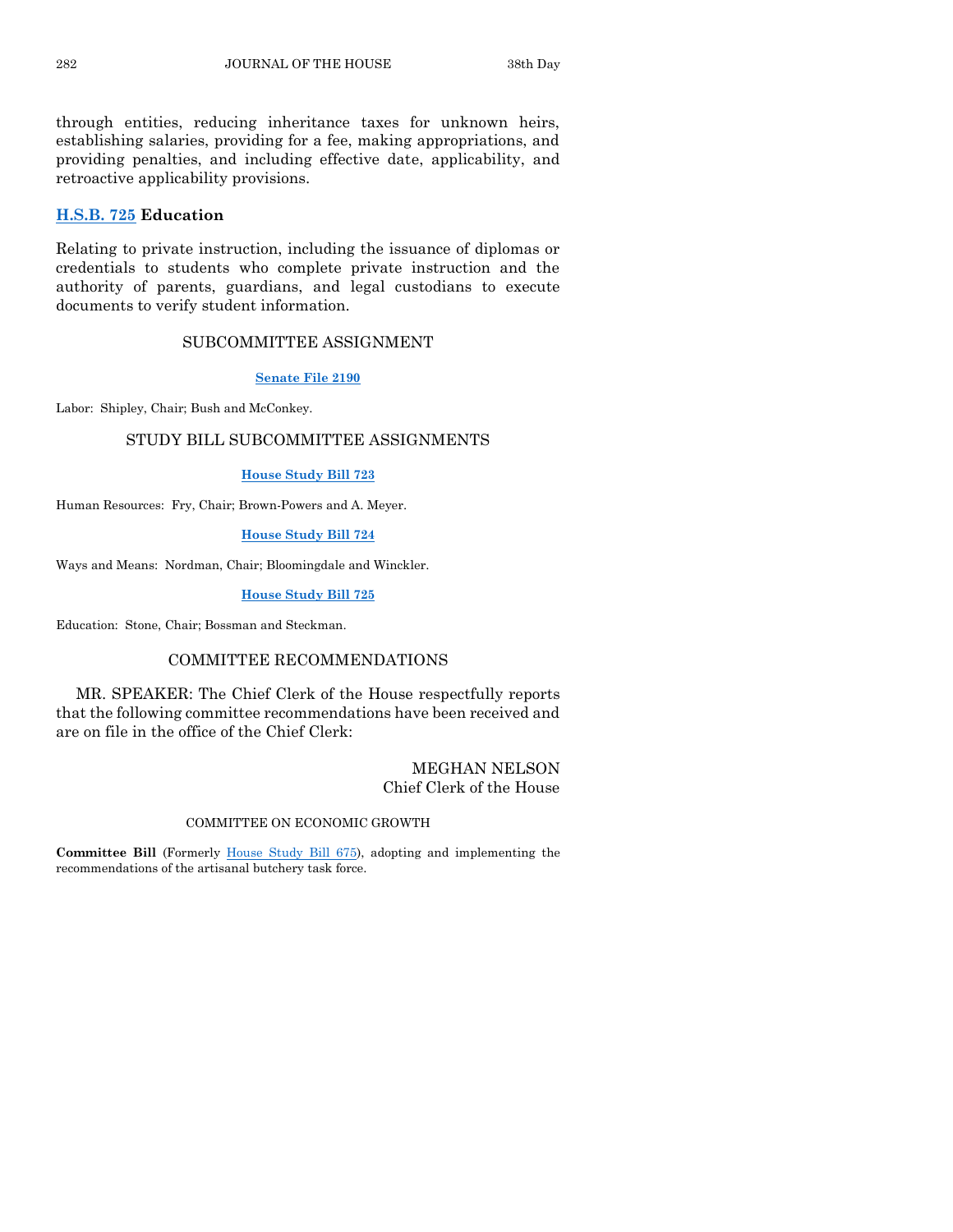Fiscal Note: **No**

Recommendation: **Amend and Do Pass** February 15, 2022.

**Committee Bill** (Formerl[y House Study Bill 682\)](https://www.legis.iowa.gov/legislation/BillBook?ga=89&ba=HSB682), relating to various matters under the purview of the state, including city and county zoning, work-based learning, recruitment of health care professionals, regulations affecting veterans and military spouses, insurance producer temporary licenses, and the state building code, and including applicability provisions.

Fiscal Note: **No**

Recommendation: **Do Pass** February 16, 2022.

#### COMMITTEE ON JUDICIARY

**Committee Bill** (Formerly [House File 676\)](https://www.legis.iowa.gov/legislation/BillBook?ga=89&ba=HF676), relating to the use of inventory checklists upon commencement and termination of residential tenancies and including applicability provisions.

Fiscal Note: No

Recommendation: **Amend and Do Pass** February 16, 2022.

**[House File 825,](https://www.legis.iowa.gov/legislation/BillBook?ga=89&ba=HF825)** a bill for an act relating to consent agreements for domestic abuse and sexual abuse protective orders.

Fiscal Note: **No**

Recommendation: **Do Pass** February 16, 2022, placed on calendar.

**Committee Bill** (Formerly [House File 2056\)](https://www.legis.iowa.gov/legislation/BillBook?ga=89&ba=HF2056), relating to statutes of limitations on arbitration proceedings and including applicability provisions.

Fiscal Note: **No**

Recommendation: **Do Pass** February 15, 2022.

**Committee Bill** (Formerl[y House File 2068\)](https://www.legis.iowa.gov/legislation/BillBook?ga=89&ba=HF2068), relating to service animals and assistance animals in rented housing and providing penalties.

Fiscal Note: **No**

Recommendation: **Amend and Do Pass** February 15, 2022.

**Committee Bill** (Formerly [House File 2113\)](https://www.legis.iowa.gov/legislation/BillBook?ga=89&ba=HF2113), providing for representation of adoptive parents and guardians ad litem by local public defenders for children in certain adoption proceedings.

Fiscal Note: **No**

Recommendation: **Do Pass** February 16, 2022.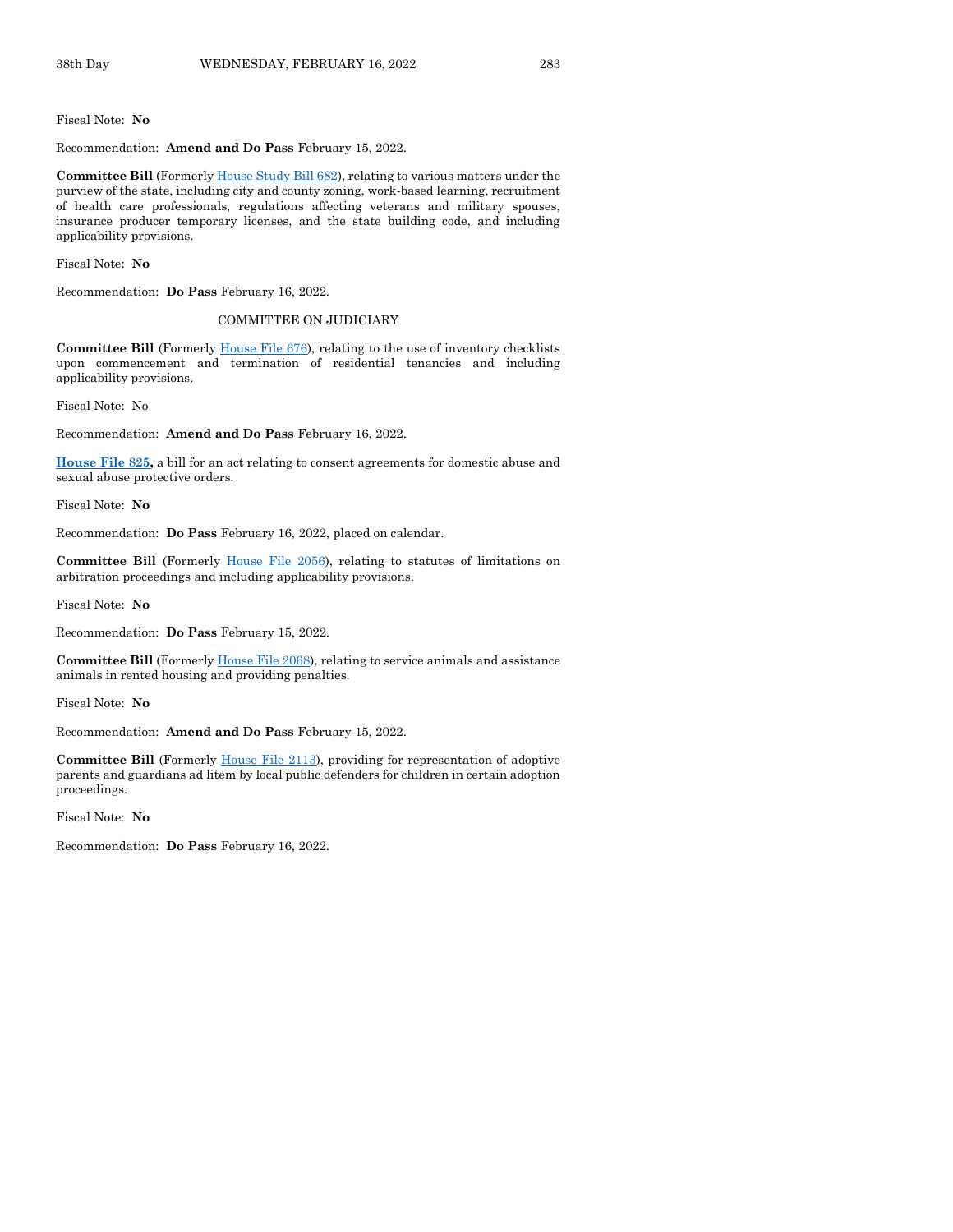**Committee Bill** (Formerly [House File 2226\)](https://www.legis.iowa.gov/legislation/BillBook?ga=89&ba=HF2226), relating to tampering with witnesses or jurors, and providing penalties.

Fiscal Note: **No**

Recommendation: **Do Pass** February 16, 2022.

**Committee Bill** (Formerly [House File 2227\)](https://www.legis.iowa.gov/legislation/BillBook?ga=89&ba=HF2227), relating to landlords and tenants, including rental property utilities, the definition of rent, and forcible entry and detainer actions.

Fiscal Note: **No**

Recommendation: **Do Pass** February 16, 2022.

**Committee Bill** (Formerly [House File 2268\)](https://www.legis.iowa.gov/legislation/BillBook?ga=89&ba=HF2268), creating specialty probate courts.

Fiscal Note: **No**

Recommendation: **Do Pass** February 16, 2022.

**Committee Bill** (Formerly [House File 2269\)](https://www.legis.iowa.gov/legislation/BillBook?ga=89&ba=HF2269), relating to postconviction access to a defendant's file in the possession of a law enforcement agency, county attorney, the attorney general in this state, and the defendant's previous trial or appellate attorney.

Fiscal Note: **No**

Recommendation: **Do Pass** February 16, 2022.

**Committee Bill** (Formerl[y House Study Bill 586\)](https://www.legis.iowa.gov/legislation/BillBook?ga=89&ba=HSB586), relating to probate indigent defense fees and trial transcript fees.

Fiscal Note: **No**

Recommendation: **Do Pass** February 15, 2022.

**Committee Bill** (Formerly [House Study Bill 630\)](https://www.legis.iowa.gov/legislation/BillBook?ga=89&ba=HSB630), relating to corporations by providing for the use of electronic mail and other electronic transmissions, and shareholders' lists.

Fiscal Note: **No**

Recommendation: **Do Pass** February 15, 2022.

**Committee Bill** (Formerly [House Study Bill 636\)](https://www.legis.iowa.gov/legislation/BillBook?ga=89&ba=HSB636), relating to judicial selection, including the membership of the district judicial nominating commissions, nominees to the court of appeals, and the appointments, resignations, and residency requirements of district judges, district associate judges, associate juvenile judges, and associate probate judges.

Fiscal Note: **No**

Recommendation: **Amend and Do Pass** February 16, 2022.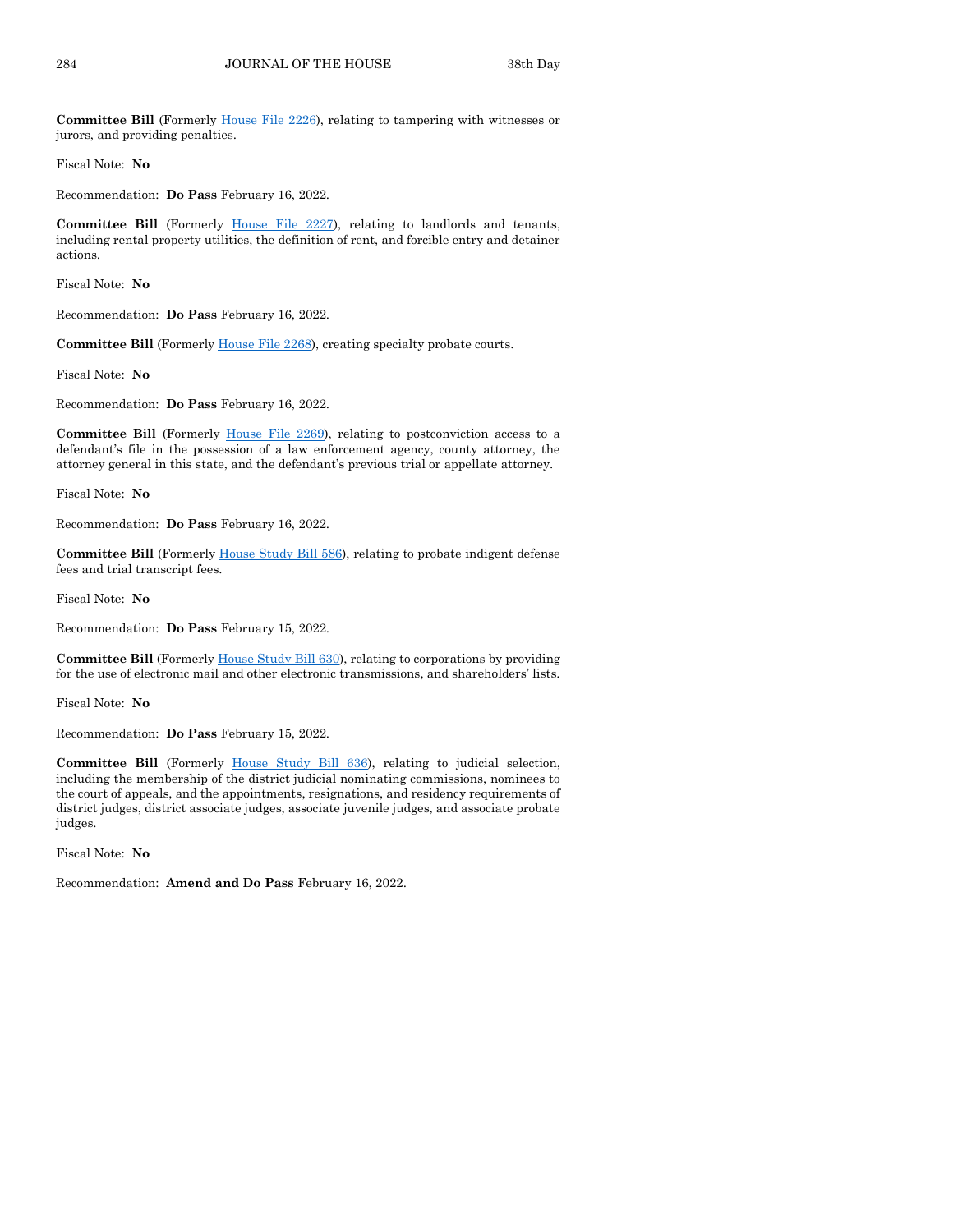**Committee Bill** (Formerly [House Study Bill 676\)](https://www.legis.iowa.gov/legislation/BillBook?ga=89&ba=HSB676), relating to access to confidential records of the commission on judicial qualifications by members of the general assembly.

Fiscal Note: **No**

Recommendation: **Do Pass** February 16, 2022.

**Committee Bill** (Formerly [House Study Bill 677\)](https://www.legis.iowa.gov/legislation/BillBook?ga=89&ba=HSB677), prohibiting the burdening of a person's free exercise of religion by governmental entities, officials, and employees.

Fiscal Note: **No**

Recommendation: **Do Pass** February 15, 2022.

**Committee Bill** (Formerly [House Study Bill 678\)](https://www.legis.iowa.gov/legislation/BillBook?ga=89&ba=HSB678), relating to the uniform commercial code by providing for controllable electronic records.

Fiscal Note: **No**

Recommendation: **Do Pass** February 15, 2022.

**Committee Bill** (Formerly [House Study Bill 679\)](https://www.legis.iowa.gov/legislation/BillBook?ga=89&ba=HSB679), relating to contract enforceability regarding smart contracts and distributed ledger technology.

Fiscal Note: **No**

Recommendation: **Do Pass** February 15, 2022.

**Committee Bill** (Formerly [House Study Bill 680\)](https://www.legis.iowa.gov/legislation/BillBook?ga=89&ba=HSB680), relating to nonsubstantive Code corrections, and including retroactive applicability provisions.

Fiscal Note: **No**

Recommendation: **Amend and Do Pass** February 15, 2022.

**Committee Bill** (Formerly [House Study Bill 711\)](https://www.legis.iowa.gov/legislation/BillBook?ga=89&ba=HSB711), relating to the inclusion of victims of domestic abuse within the victim rights Act for the purposes of victim registration, notification, compensation, and rights in criminal proceedings and other rights.

Fiscal Note: **No**

Recommendation: **Amend and Do Pass** February 16, 2022.

**Committee Bill** (Formerl[y House Study Bill 712\)](https://www.legis.iowa.gov/legislation/BillBook?ga=89&ba=HSB712), relating to trusts, including optional notices to creditors when a will has been admitted to probate without administration and the trust is the beneficiary of the estate, trust accounting, specific powers of a trustee, and representation of holders of power and similar interests.

Fiscal Note: **No**

Recommendation: **Do Pass** February 16, 2022.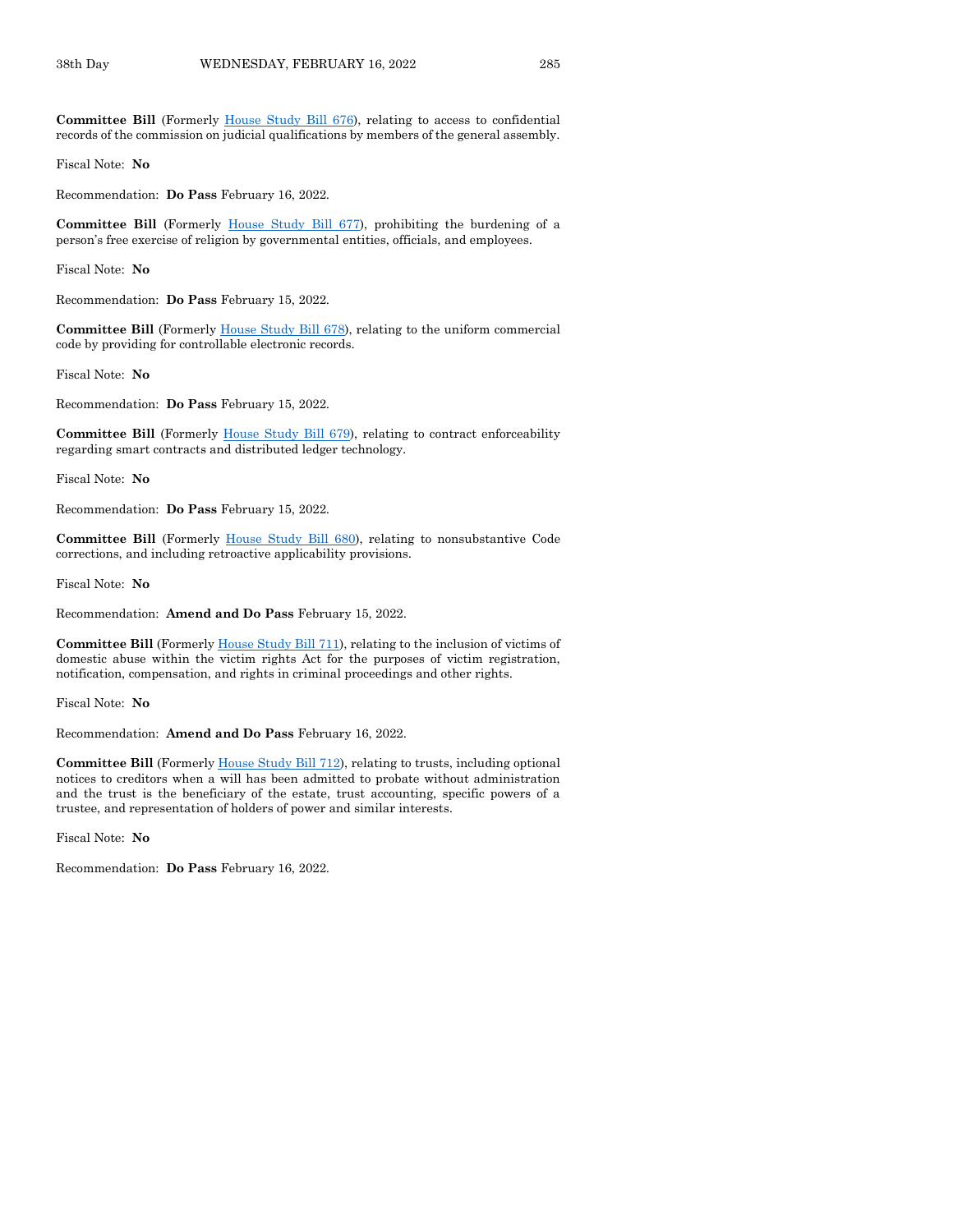**Committee Bill** (Formerly [House Study Bill 715\)](https://www.legis.iowa.gov/legislation/BillBook?ga=89&ba=HSB715), relating to statutory corrections which may adjust language to reflect current practices, insert earlier omissions, delete redundancies and inaccuracies, delete temporary language, resolve inconsistencies and conflicts, update ongoing provisions, or remove ambiguities, and including retroactive applicability provisions.

Fiscal Note: **No**

Recommendation: **Amend and Do Pass** February 16, 2022.

**Committee Bill** (Formerly [House Study Bill 721\)](https://www.legis.iowa.gov/legislation/BillBook?ga=89&ba=HSB721), relating to the expungement of certain criminal history records of victims of human trafficking, and including penalties.

Fiscal Note: **No**

Recommendation: **Do Pass** February 16, 2022.

#### COMMITTEE ON PUBLIC SAFETY

Committee Bill (Formerly *House File 2231*), relating to an assault of a pregnant person, and providing penalties.

Fiscal Note: **No**

Recommendation: **Do Pass** February 15, 2022.

**Committee Bill** (Formerl[y House File 2232\)](https://www.legis.iowa.gov/legislation/BillBook?ga=89&ba=HF2232), relating to sexual exploitation of a minor, and making penalties applicable.

Fiscal Note: **No**

Recommendation: **Do Pass** February 15, 2022.

**Committee Bill** (Formerly [House File 2304\)](https://www.legis.iowa.gov/legislation/BillBook?ga=89&ba=HF2304), related to forgery involving movie prop money, and providing penalties.

Fiscal Note: **No**

Recommendation: **Amend and Do Pass** February 16, 2022.

**Committee Bill** (Formerl[y House Study Bill 612\)](https://www.legis.iowa.gov/legislation/BillBook?ga=89&ba=HSB612), relating to public safety answering point cost and expense data collected from county joint 911 service boards.

Fiscal Note: **No**

Recommendation: **Do Pass** February 15, 2022.

**Committee Bill** (Formerly [House Study Bill 646\)](https://www.legis.iowa.gov/legislation/BillBook?ga=89&ba=HSB646), relating to the conveyance of a gun in a vehicle on a public highway.

Fiscal Note: **No**

Recommendation: **Amend and Do Pass** February 16, 2022.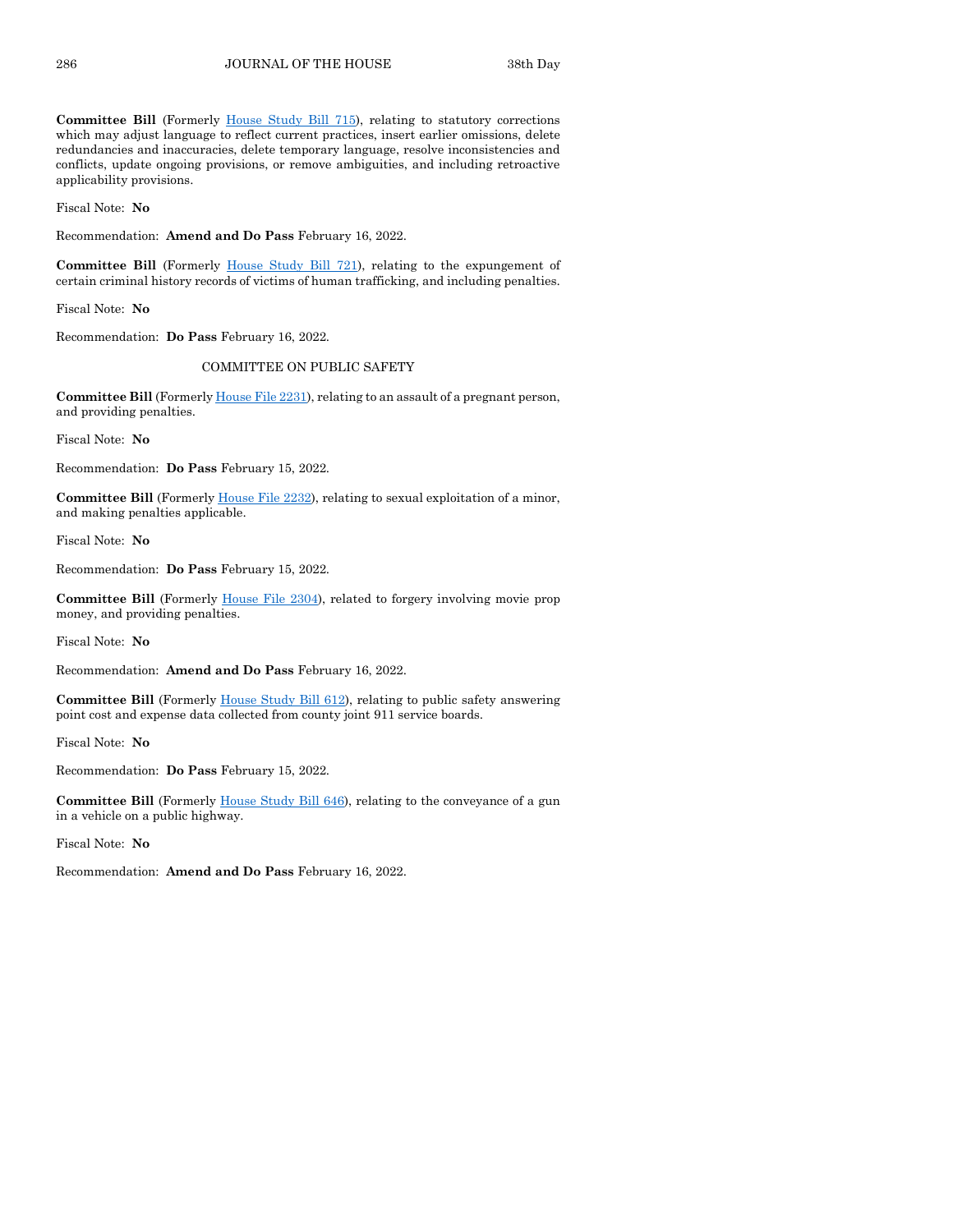**Committee Bill** (Formerly [House Study Bill 652\)](https://www.legis.iowa.gov/legislation/BillBook?ga=89&ba=HSB652), relating to penalties for the manufacture, delivery, or possession with the intent to manufacture or deliver heroin.

Fiscal Note: **No**

Recommendation: **Do Pass** February 15, 2022.

Committee Bill (Formerly [House Study Bill](https://www.legis.iowa.gov/legislation/BillBook?ga=89&ba=HSB701) 701), relating to the procedural requirements for placing an officer's name on a Brady-Giglio list.

Fiscal Note: **No**

Recommendation: **Amend and Do Pass** February 16, 2022.

**Committee Bill** (Formerly [House Study Bill 707\)](https://www.legis.iowa.gov/legislation/BillBook?ga=89&ba=HSB707), relating to rental agreements and early termination rights of tenants who are victims of certain crimes.

Fiscal Note: **No**

Recommendation: **Do Pass** February 16, 2022.

#### COMMITTEE ON STATE GOVERNMENT

**Committee Bill** (Formerly [House File 98\)](https://www.legis.iowa.gov/legislation/BillBook?ga=89&ba=HF98), relating to cigarettes, tobacco, tobacco products, alternative nicotine products, and vapor products, and including taxation of such products.

Fiscal Note: **No**

Recommendation: **Amend and Do Pass** February 15, 2022.

**Committee Bill** (Formerly [House File 2215\)](https://www.legis.iowa.gov/legislation/BillBook?ga=89&ba=HF2215), relating to legislative and congressional redistricting concerning the duties of the temporary redistricting advisory commission.

Fiscal Note: **No**

Recommendation: **Amend and Do Pass** February 15, 2022.

**Committee Bill** (Formerly [House File 2311\)](https://www.legis.iowa.gov/legislation/BillBook?ga=89&ba=HF2311), prohibiting the government of, and persons and entities from, the People's Republic of China from acquiring real property located in the state.

Fiscal Note: **No**

Recommendation: **Do Pass** February 15, 2022.

**Committee Bill** (Formerl[y House Study Bill 578\)](https://www.legis.iowa.gov/legislation/BillBook?ga=89&ba=HSB578), relating to gambling regulation and wagering, concerning cashless wagering, forfeiture and withholding of certain gaming winnings, sports wagering, and providing penalties.

Fiscal Note: **No**

Recommendation: **Amend and Do Pass** February 15, 2022.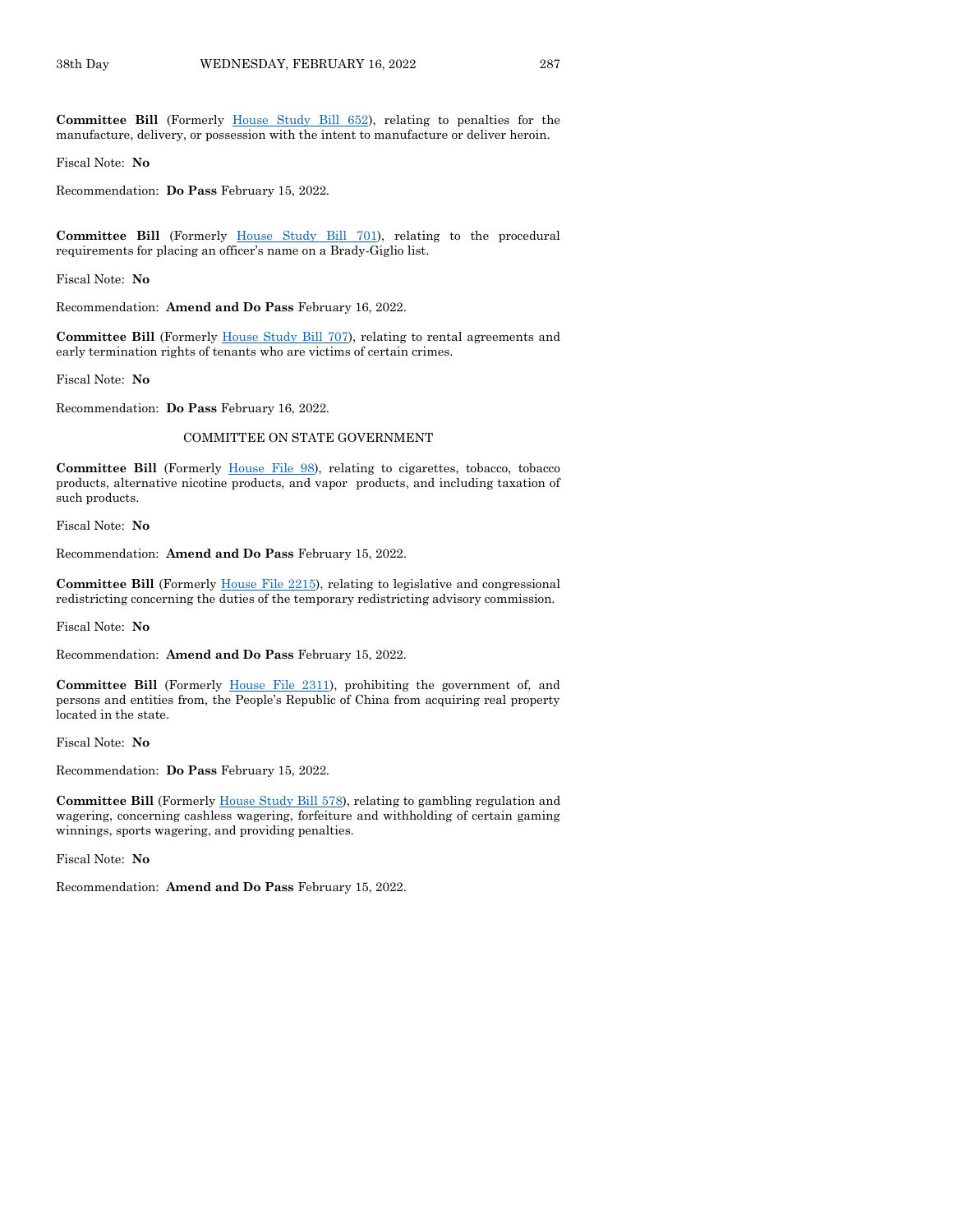**Committee Bill** (Formerly [House Study Bill 579\)](https://www.legis.iowa.gov/legislation/BillBook?ga=89&ba=HSB579), relating to public records of the Iowa public broadcasting board.

Fiscal Note: **No**

Recommendation: **Amend and Do Pass** February 15, 2022.

**Committee Bill** (Formerly [House Study Bill 659\)](https://www.legis.iowa.gov/legislation/BillBook?ga=89&ba=HSB659), concerning county supervisor representation plans.

Fiscal Note: **No**

Recommendation: **Do Pass** February 15, 2022.

**Committee Bill** (Formerl[y House Study Bill 695\)](https://www.legis.iowa.gov/legislation/BillBook?ga=89&ba=HSB695), relating to the auditor of state and including effective date and applicability provisions.

Fiscal Note: **No**

Recommendation: **Amend and Do Pass** February 15, 2022.

**Committee Bill** (Formerly [House Study Bill 696\)](https://www.legis.iowa.gov/legislation/BillBook?ga=89&ba=HSB696), relating to regional representation and residency requirements for members of the state transportation commission, and including effective date and applicability provisions.

Fiscal Note: **No**

Recommendation: **Do Pass** February 15, 2022.

#### COMMITTEE ON VETERANS AFFAIRS

**Committee Bill** (Formerl[y House Study Bill 47\)](https://www.legis.iowa.gov/legislation/BillBook?ga=89&ba=HSB47), relating to the investment and use of funds in the veterans trust fund.

Fiscal Note: **No**

Recommendation: **Amend and Do Pass** February 15, 2022.

**Committee Bill** (Formerl[y House Study Bill 643\)](https://www.legis.iowa.gov/legislation/BillBook?ga=89&ba=HSB643), relating to motor vehicle registration fees for disabled veterans.

Fiscal Note: **No**

Recommendation: **Amend and Do Pass** February 15, 2022.

**Committee Bill** (Formerly [House Study Bill 661\)](https://www.legis.iowa.gov/legislation/BillBook?ga=89&ba=HSB661), relating to employment protections for state employees who are veterans.

Fiscal Note: **No**

Recommendation: **Amend and Do Pass** February 15, 2022.